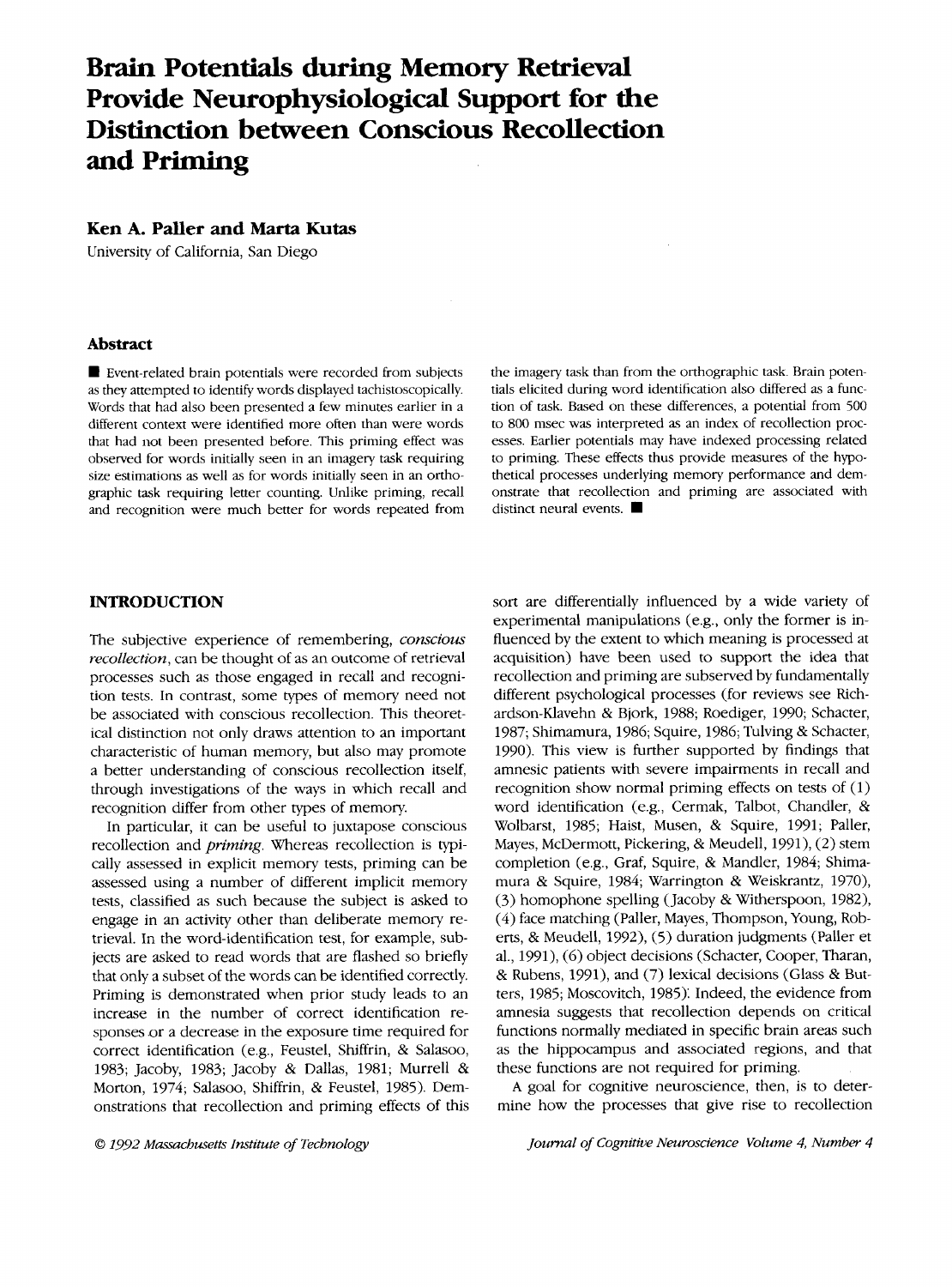and priming are instantiated by distinctive neural machinery. A recent positron-emission tomographic study, for example, provided some insights on this question (Squire, Ojemann, Miezin, Petersen, & Raichle, 1992). Regional cerebral blood flow was measured in normal subjects using  $15$ O-labeled water, and comparisons were made among several different conditions in a stem-completion paradigm that required subjects to view threeletter stems, some of which matched the beginnings of previously studied words (Graf, Mandler, & Haden, 1982; Warrington & Weiskrantz, 1968). In the "priming" condition, subjects attempted to complete stems with the first word to come to mind. In the "memory" condition, subjects attempted to complete stems with a previously studied word. Systematic changes in blood flow in the area of the right hippocampus suggested that this region was engaged during the memory condition and, to a significantly lesser extent, during the priming condition.

Further advances in characterizing the anatomy of human memory are likely to result from functional imaging studies of this sort, in addition to studies of patients with memory impairments. Physiological measures with greater temporal resolution, in addition, may provide complementary evidence essential for a more complete understanding of the processes in question. The results of the present experiment show how measures of brain electrical activity can be enlisted toward this end.

## **Event-Related Brain Potentials and Memory**

A number of studies have attempted to apply eventrelated potential (ERP) techniques to the study of human memory (see review by Kutas, 1988). ERPs reflect the summation of electrical activity generated in various brain regions and can be obtained by applying signal averaging techniques to electroencephalographic recordings from scalp electrodes. Some ERPs (often called *cognitive* ERPs) have been shown to vary reliably as a function of psychological manipulations (for reviews see Hillyard & Kutas, 1983; Hillyard & Picton, 1987).

In one early experiment involving recognition mem*ory,* ERPs were recorded while subjects viewed color slides depicting a variety of people, places, and paintings (Neville, Snyder, Woods, & Galambos, 1982). Subsequently, subjects were shown each slide again and asked to indicate whether or not they had recognized it on its initial exposure. **An** average of 11% of the slides fell into this category. Positive ERPs elicited during the initial recording phase showed a considerably greater amplitude for these slides than for the remaining slides, particularly at around 400 msec. The authors interpreted this effect as a modulation of the P3 component, which is an ERP typically elicited by rare target events embedded in highly repetitive stimulus sequences (see reviews by Johnson, 1986; Pritchard, 1981; Verleger, 1988).

More recently, many investigators have examined ERPs **as** a function of recognition in verbal learning paradigms (e.g., Bentin & Moscovitch, 1990; Friedman, 1990; Johnson, Pfefferbaum, & Kopell, 1985; Karis, Fabiani, & Donchin, 1984; Neville, Kutas, Chesney, & Schmidt, 1986; Paller, Kutas, & Mayes, 1987; Rugg & Nagy, 1989; Sanquist, Rohrbaugh, Syndulko, & Lindsley, 1980; Smith & Halgren, 1989). A consistent finding in these experiments was that ERPs to recognized words were more positive than ERPs to words that had not been presented previously. Again, these effects were often interpreted as modulations of the P3 component, although some authors have argued that the effects were due in part to modulations of other components such as the N400, an ERP studied extensively in language contexts (see review by Kutas & Van Petten, 1988).

A separate issue concerns whether these ERP effects reflect particular aspects of the recognition process. Several features of the recognition paradigm cloud this issue. First, the requirement that subjects detect recognized words may call into play target-detection operations that differ for old and new items, in that only the former are targets. Second, the confidence with which a recognition judgment is made may differ considerably between old and new items. Third, the latency to recognize a previously studied word is generally shorter than the latency to detect a new word. Fourth, subjects may develop expectations about which type of item is more likely to occur in the sequence, or, in other words, the subjective probability of old and new items may vary. Ample evidence in the literature suggests that each of these factors can influence ERP amplitudes. Therefore, without suitable control conditions or additional empirical information, it is difficult to distinguish electrophysiological effects unique to the recognition process from effects due to such nonspecific factors.

Moreover, simple comparisons between old and new items in a recognition paradigm provide no straightforward way cf isolating the separate processes that, according to two-process theories of recognition (e.g., Mandler, 1980, 1991), contribute to recognition decisions. The stem-completion paradigm is advantageous in this regard because it can reveal dissociations between recollection and priming while only the instructions are varied. For example, ERPs to word stems can be compared in two conditions, one in which subjects complete each stem with the first word to come to mind and another in which subjects attempt to recall previously studied words. Recordings made under such conditions (Paller, Wood, & McCarthy, unpublished findings) yielded an ERP effect similar to that observed in recognition paradigms: the amplitude of ERPs from *400* to 700 msec was more positive in the recall condition than in the completion condition. While tantalizing, this ERP effect cannot unequivocally be ascribed to recollection because subjects' success in generating responses and their confidence in these responses also differed between the recall and completion conditions.

Our strategy in the present experiment, while not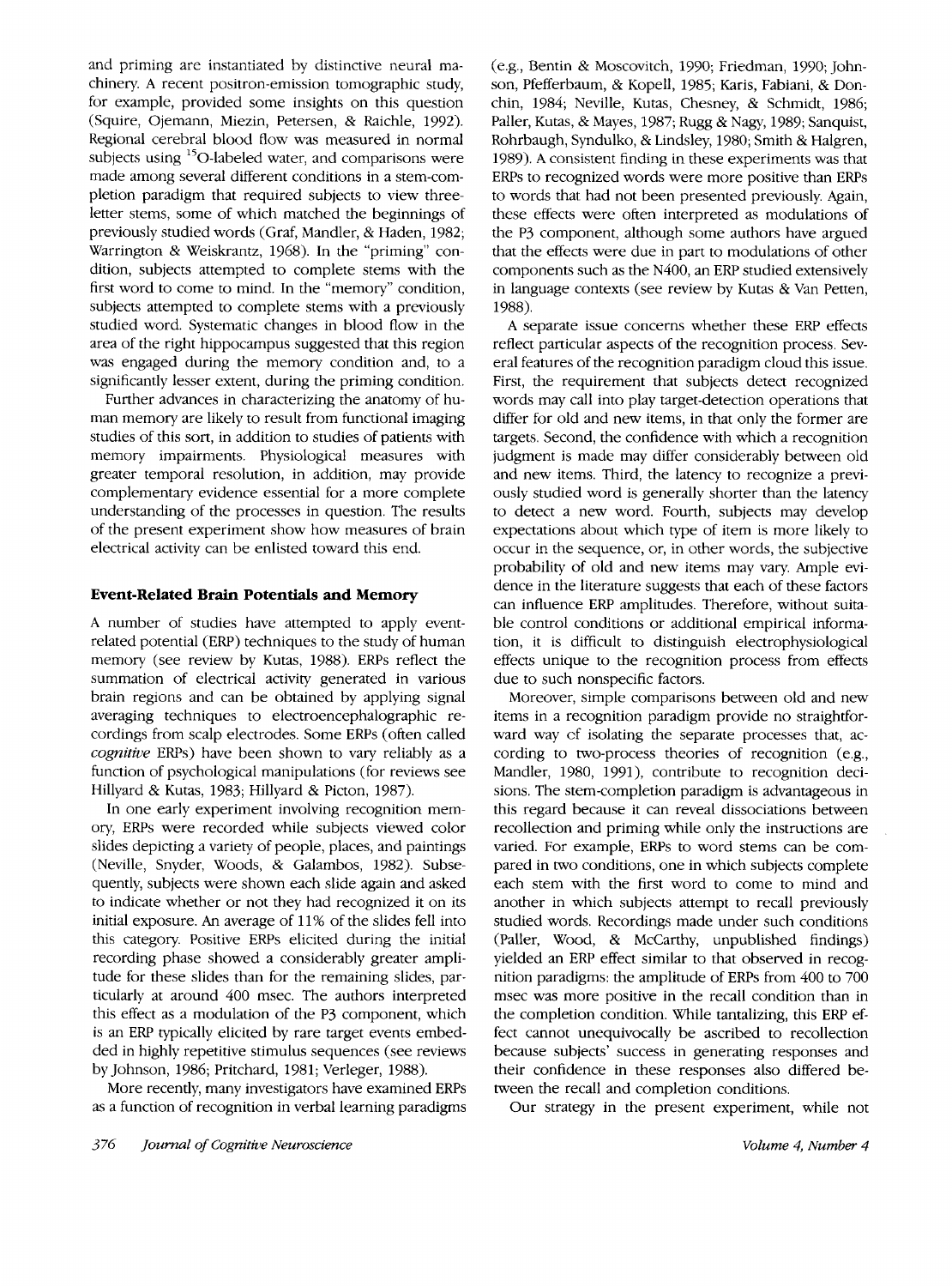sufficient to surmount all of these confounds, does make significant headway toward isolating processes related to recollection and to priming. We used the word-identification paradigm and employed two strategically selected study tasks in an incidental learning procedure. The *image study tusk* required subjects to visualize the referent of each word and compare its size to that of a reference object. The *letter study task* required subjects to count the number of *Es* contained in each word. Although these tasks obviously differed on several dimensions, it is likely that the extent to which the meaning of each word was processed was greater for the image task than for the letter task. Previous results suggested that recall and recognition would be better for words from the image task than for words from the letter task, but that these two tasks would yield priming effects of identical magnitude (Jacoby & Dallas, *1981,* Experiment *1).* Based on this predicted pattern of behavioral results, we planned to adopt the working hypothesis (discussed further below) that the underlying processes responsible for the priming effects did not differ between the two study tasks. Accordingly, if the repeated words in the identification test elicited ERPs that did not differ between the two study tasks, the ERP effects due to repetition could reasonably be interpreted as reflections of priming-related processes. On the other hand, different ERP responses as a function of study task could be used as indications of memory processes beyond those responsible for priming. In fact, we will argue that ERPs we recorded can indeed be interpreted as reflections of the brain activity underlying recollection.

#### **RESULTS**

#### **Study Task Performance**

Nearly all of the study task responses were scored as correct *(90%* in the image study task and *95%* in the letter study task). For correct trials, the mean reaction time was  $843$  msec  $(SE = 37)$  in the image study task and 809 msec  $(SE = 40)$  in the letter study task. A twoway repeated-measures analysis of variance (ANOVA) showed that reaction times did not differ significantly as a function of task  $[F(1,11) = 2.78]$ , but did tend to be slower *(54* msec on average) for incorrect trials than for correct trials  $[F(1,11) = 4.48, p = 0.058]$ .

#### **Identification Performance**

Identification scores are shown in Table 1, along with recall and recognition scores. The average priming effect across tasks was about 10%. Priming was confirmed by the results of an ANOVA with two factors: Condition (image/letter/unstudied) and Frequency (low/middle/ high, based on norms for frequency of usage, Francis and Kučera, 1982). The main effect of Condition was significant  $[F(2,22) = 28.78, p < 0.001]$  and a Tukey test indicated that identification scores for words from the two study tasks did not differ significantly from each other, whereas both were larger than the score for unstudied words. The main effect of Frequency was also significant  $[F(2,22) = 27.33, p \le 0.001]$ , as identification performance was better for middle- and high-frequency words that for low-frequency words (see Table *2).* The Condition by Frequency interaction was nonsignificant  $[F(4,44) = 0.99]$ .

#### **Free Recall Performance**

Recall scores were greater for words from the image task than for words from the letter task  $[F(1,11) = 51.95, p <$ *0.001].* For words from the image task, recall varied as a function of frequency  $[F(1,11) = 5.13, p = 0.015]$  in that scores were greater for high-frequency words *(18.0%)*  than for either middle- *(12.0%)* or low-frequency words (11.8%). Recall did not differ significantly as a function of frequency for words from the letter task  $F(1,11) =$ *0.021.* 

#### **Recognition Performance**

Recognition scores were greater for words from the image task than for words from the letter task  $F(1,11) =$ 85.57,  $p < 0.001$ . The mean false alarm rate was  $4.3\%$  $(SE = 1.2)$ . For words from the image task, recognition varied as a function of frequency  $[F(1,11) = 6.67, p =$ 0.0051 in that scores were greater for low-frequency words *(65.3%)* than for either middle- *(57.8%)* or highfrequency words *(55.1%).* Recognition did not differ significantly as a function of frequency for words from the letter task  $[F(1,11) = 2.47]$ .

#### **Carryover Effects**

Given that the identification test could have functioned as an additional study opportunity, it is not surprising that recall and recognition were better for identified words than for unidentified words. Free recall performance averaged 11.0% for identified words and *3.8%* for unidentified words; recognition performance averaged *55.8%* for identified words and *29.4%* for unidentified words. These effects were apparent both in the image task recall,  $[F(1,11) = 17.40, p = 0.002;$  recognition,  $F(1,11) = 41.29, p < 0.001$ ] and the letter task [recall,  $F(1,11) = 20.01, p = 0.001$ ; recognition,  $F(1,11) = 40.63$ ,  $p < 0.001$ .

Note that the interpretive limitations imposed by these carryover effects can be less relevant when dissociations are found (as is also the case with respect to ERP results described below). For example, the recognition advantage for low-frequency words (which replicates previous findings, e.g., Mandler, Goodman, & Wilkes-Gibbs, *1982)*  cannot be explained as an indirect consequence of interposed identification testing, given that the frequency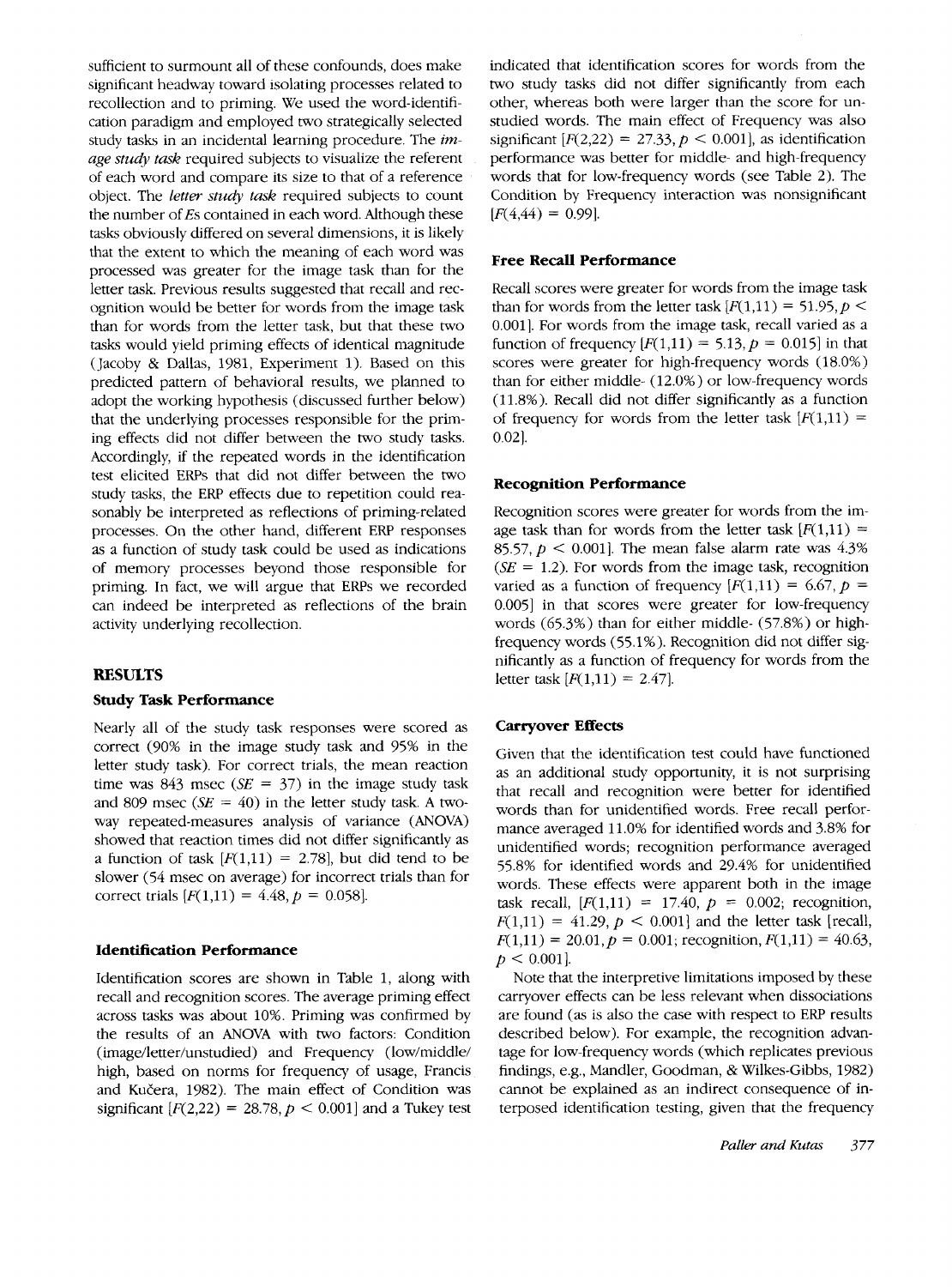**Table 1.** Performance in each Memory Test as a Function of Study Task (mean percent correct, with *SE* Shown in Parentheses)

| Condition<br>Words from image task | Test           |       |        |       |             |       |  |  |
|------------------------------------|----------------|-------|--------|-------|-------------|-------|--|--|
|                                    | Identification |       | Recall |       | Recognition |       |  |  |
|                                    | 64.8           | (2.5) | 13.8   | (1.4) | 59.6        | (4.5) |  |  |
| Words from letter task             | 60.9           | (2.6) | 3.0    | (0.3) | 32.4        | (3.4) |  |  |
| Unstudied words                    | 52.1           | (3.0) |        |       | 4.3         | (1.2) |  |  |

**Table 2.** Identification Scores as a Function of Study Task and Word Frequency (mean percent correct, with *SE* Shown in Parentheses)

| Condition<br>Words from image task | Frequency of usage |       |        |       |      |       |  |  |
|------------------------------------|--------------------|-------|--------|-------|------|-------|--|--|
|                                    | Low                |       | Middle |       | High |       |  |  |
|                                    | 60.2               | (3.6) | 66.2   | (4.1) | 68.5 | (2.2) |  |  |
| Words from letter task             | 52.3               | (2.7) | 66.1   | (3.2) | 64.3 | (3.5) |  |  |
| Unstudied words                    | 45.3               | (3.5) | 55.5   | (3.1) | 57.3 | (3.0) |  |  |

effect on identification was in the opposite direction. In contrast, word length had similar effects in all three tests, in that scores were higher for longer words than for shorter words. This outcome suggests the possibility that the findings for recall and recognition may have resulted from the interposed identification test. However, the length effects for recall and recognition were upheld even when the analysis was restricted to words that had not been identified correctly in the identification test.

#### **ERPs Elicited during the Identification Test**

ERPs elicited while the word and mask were displayed included certain phasic deflections in the first 200 msec afier word onset that are characteristic of early ERPs to visual stimuli. The sustained positivity that followed, and the manner in which it differed across experimental conditions, will be the primary focus here. In particular, we will report on differences between ERPs to studied and unstudied words, and their dependence on the processing required by the study task.

In Figure *1,* ERPs to words seen earlier in the context of the image task are compared to ERPs to unstudied words, which were not previously presented to the subject in this experiment. The particular words comprising these two categories were counterbalanced across subjects, such that the observed effects cannot be ascribed to material-specific influences. **An** initial analysis contrasted the mean potential amplitudes over consecutive 100-msec latency intervals for recordings from the three midline electrodes (Fz, *Cz,* and Pz). These measurements are presented in Table 3, along with results from 2-way ANOVAs (Priming  $\times$  Electrode) conducted on data from each of the nine intervals. ERP amplitudes were significantly more positive for studied words than for unstudied words between *400* and 800 msec. These effects did not differ across the three electrodes  $[F<sub>S</sub> < 2]$ . A similar analysis for recordings at lateral electrode pairs showed the same pattern of effects from *400* to 800 msec [Priming  $\times$  Hemisphere  $\times$  Electrode ANOVA,  $Fs(1,11) \geq 1$ 10.14,  $ps \le 0.009$ . There were indications that the ERP differences started earlier at some anterior electrode locations, as there were significant Priming by Electrode interactions from 300 to 600 msec  $[Fs(4,44) \ge 4.28, ps \le$ *0.031.* In the *300* to *400* msec latency range, the Priming effect was significant at the F3/F4 electrode pair  $F(1,11) = 11.28, p = 0.006$ , but not at the other electrode pairs  $[Fs < 1 \text{ except for } C3/C4, F(1,11) = 4.19, p =$ *0.0651.* Furthermore, the ERP priming effect was larger over the left than over the right hemisphere, especially late in the epoch [Priming by Hemisphere interaction for 700-800 msec,  $F(1,11) = 4.23, p = 0.064$ , and for 800-*900* msec,  $F(1,11) = 4.83$ ,  $p = 0.05$ .

ERPs to words presented earlier during the letter study task are compared to ERPs to unstudied words in Figure *2.* The analyses for midline electrodes showed two main Effects of priming (200–300 and 400–500 msec, see Table 3), neither of which varied in amplitude along the midline  $[Fs \le 1.44]$ . Similar priming effects were observed in EPPs at the lateral electrodes (200, 300 ms,  $F(1,1$ *3),* neither of which varied in amplitude along the midin ERPs at the lateral electrodes  $[200-300 \text{ ms}, F(1,11) =$ *27.38,p* < *0.001; 400-500* msec, *F(1,ll)* = *13.36,p* = *0.0041.* These effects did not differ in either the anteriorposterior or left-right dimensions *[Fs* < *11,* and although the main effect of Priming approached significance in two intervals  $[500-600$  msec,  $F(1,11) = 4.50, p = 0.057$ ; *600-700* msec,  $F(1,11) = 4.14$ ,  $p = 0.067$ , no other effects involving Priming were significant *[Fs* < 2.321.

The ERP differences in Figures *1* and 2 are depicted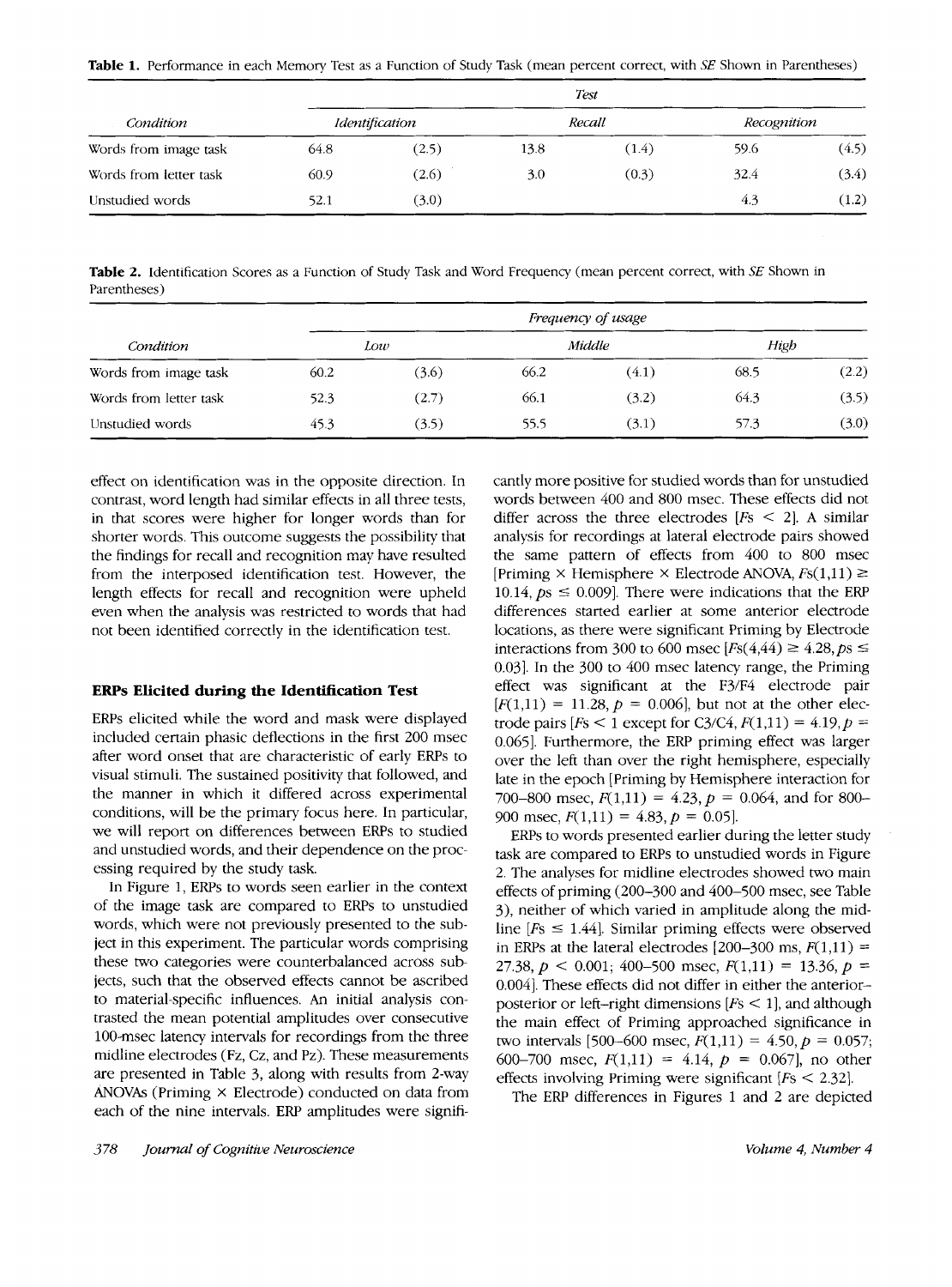**Figure 1.** ERPs elicited during the test phase by correctly identified words. The image study effect is the difference between ERPs to words studied in the image task (solid line) and ERPs to unstudied words (dotted line). ERPs are arranged in a topographic manner, with left and right columns representing the left and right sides of the head, respectively,



Table 3. Mean ERP Amplitudes for Consecutive 100-msec Intervals, Averaged across the Three Midline Electrodes (in  $\mu$ V, with SE Shown in Parentheses) and Corresponding ANOVA Results

| Condition                         | Beginning latency |       |        |       |        |        |       |        |       |
|-----------------------------------|-------------------|-------|--------|-------|--------|--------|-------|--------|-------|
|                                   | 0                 | 100   | 200    | 300   | 400    | 500    | 600   | 700    | 800   |
| Words from image task             | 0.8               | 4.4   | 6.3    | 7.0   | 6.1    | 6.4    | 7.5   | 7.4    | 6.8   |
|                                   | (0.3)             | (0.6) | (0.7)  | (0.8) | (0.9)  | (0.9)  | (0.7) | (0.6)  | (0.5) |
| Words from letter task            | 1.0               | 4.9   | 6.5    | 6.4   | 5.7    | 4.6    | 5.3   | 5.8    | 5.9   |
|                                   | (0.3)             | (0.6) | (0.7)  | (0.8) | (0.9)  | (0.9)  | (0.7) | (0.6)  | (0.5) |
| Unstudied words                   | 0.5               | 4.5   | 5.8    | 6.4   | 4.8    | 4.0    | 4.9   | 5.8    | 6.5   |
|                                   | (0.3)             | (0.6) | (0.7)  | (0.8) | (0.8)  | (0.8)  | (0.7) | (0.6)  | (0.5) |
| Comparison<br>Image vs. unstudied |                   |       |        |       | $\ast$ | $\ast$ | *     | $\ast$ |       |
| F(1,11)                           | 3.67              | 0.13  | 3.26   | 3.64  | 15.41  | 17.72  | 27.03 | 7.05   | 0.34  |
| $\boldsymbol{p}$                  | 0.082             |       | 0.099  | 0.083 | 0.002  | 0.002  | 0.001 | 0.022  |       |
| Letter vs. unstudied              |                   |       | $\ast$ |       | $\ast$ |        |       |        |       |
| F(1,11)                           | 2.53              | 1.39  | 9.86   | 0.00  | 11.53  | 2.68   | 1.30  | 0.03   | 1.54  |
| $\boldsymbol{p}$                  |                   |       | 0.009  |       | 0.006  |        |       |        |       |

*\*p* values lower than 0.05; *p* values greater than 0.1 are not listed.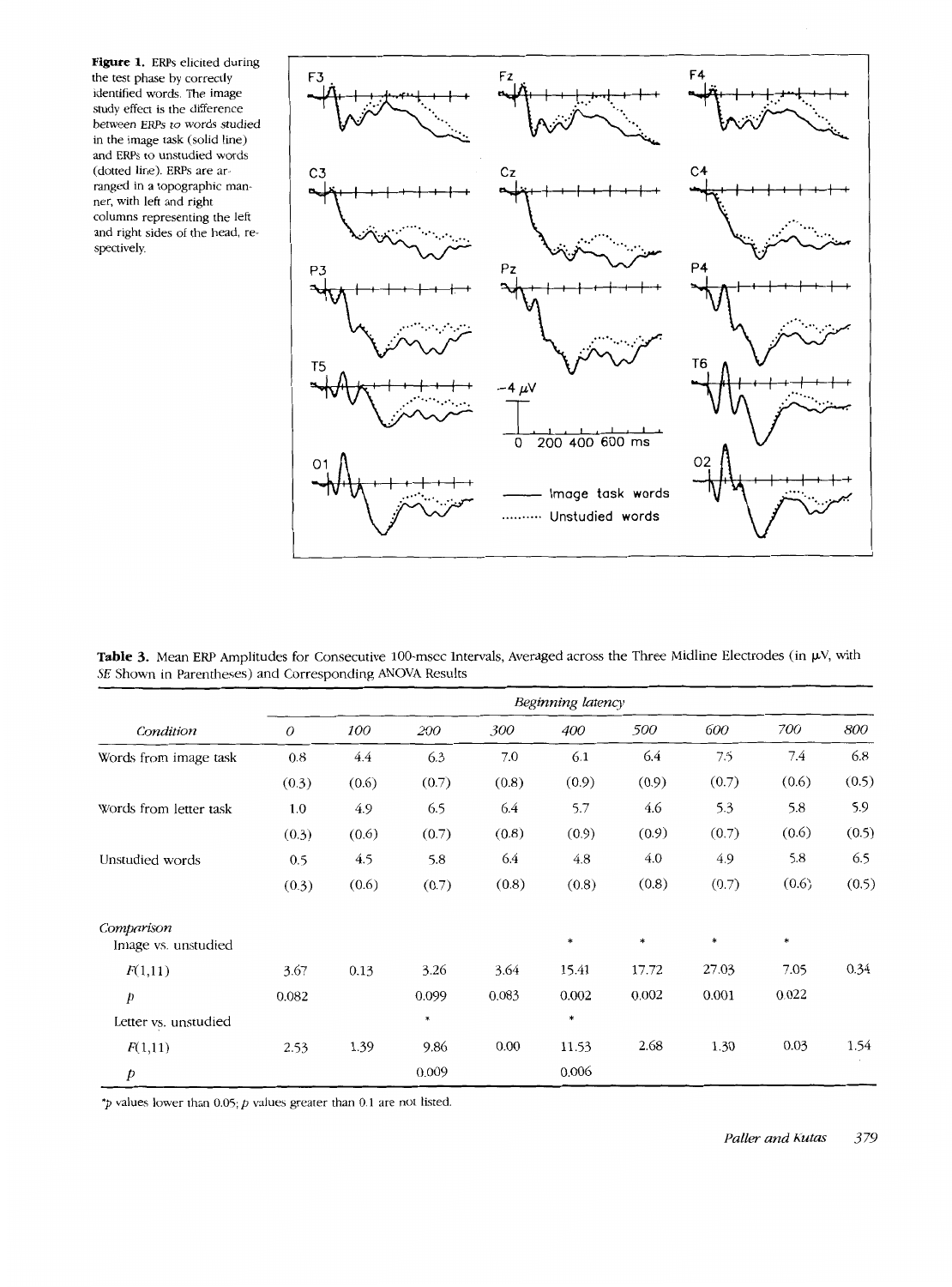**Figure 2.** ERPs elicited during the test phase by correctly identified words. The letter study effect is the difference between ERPs to words studied in the letter task (solid line) and ERPs to unstudied words (dotted line)





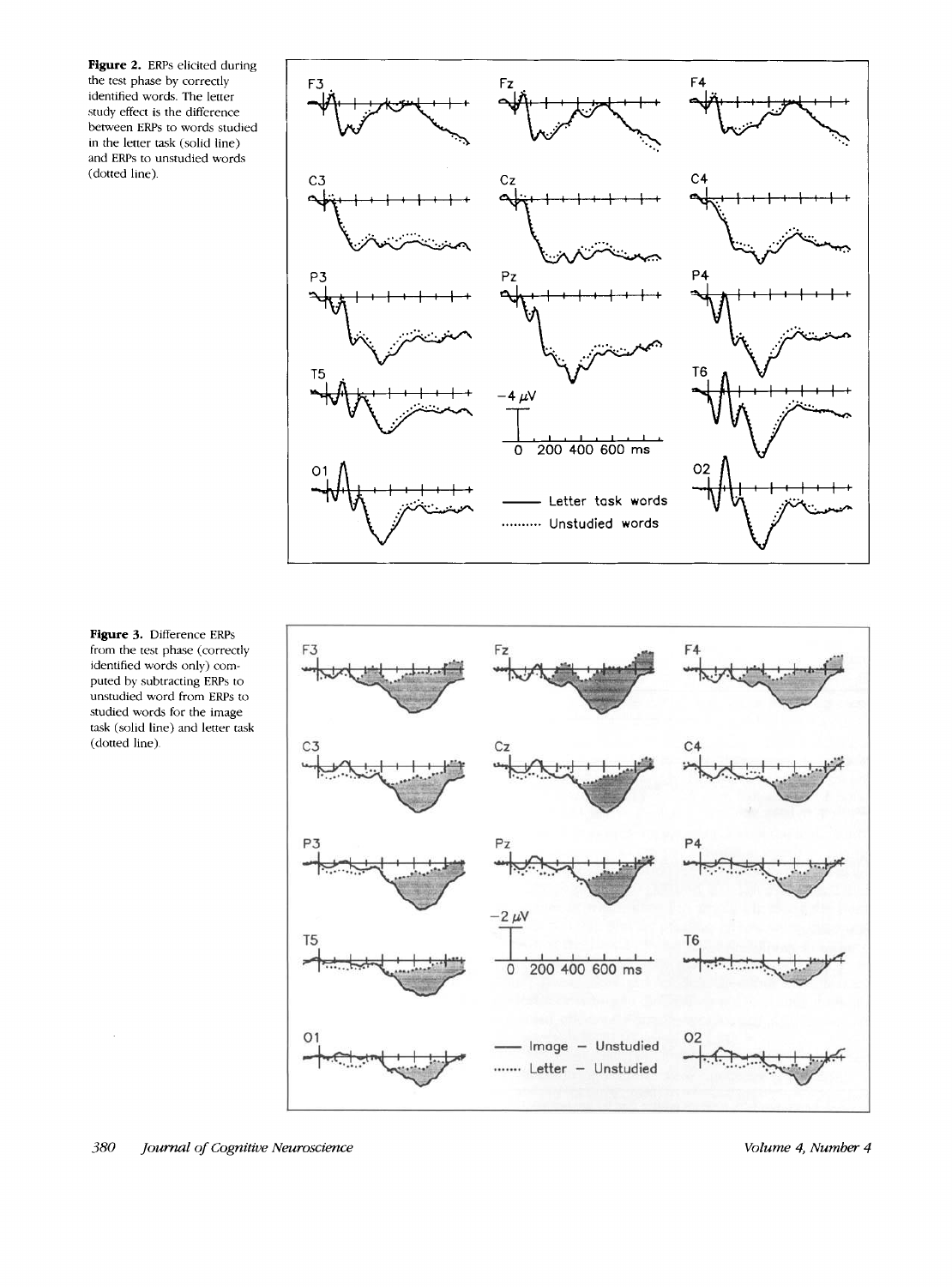as difference waves in Figure 3. ANOVAs comparing these two difference waves in each latency window revealed significant differences from 500 to 800 msec at midline and lateral electrodes, where the difference wave associated with the image task was consistently larger than that for the letter task  $[Fs \geq 8.08, ps \leq 0.016]$ . In addition, there were significant Condition by Electrode interactions for the three intervals beginning at 300 msec  $[F(2,22) = 4.92, p = 0.044; F(2,22) = 6.45, p = 0.024;$  $F(2,22) = 4.88$ ,  $p = 0.044$ ; respectively], reflecting the fact that differences between conditions tended to be larger at frontal electrodes. **A** parallel result obtained for ERPs from lateral electrodes: from 300 to 500 msec ERPs differed only at frontal electrodes and from 500 to *800*  msec ERPs differed at all lateral electrodes. Hemispheric laterality effects were apparent only late in the epoch as the difference waves from the image task tended to be larger over the left hemisphere [Task by Hemisphere interaction for 600–700 msec,  $F(1,11) = 3.61, p = 0.084;$ for 700-800 msec,  $F(1,11) = 3.50, p = 0.088$ ; for 800-900 msec,  $F(1,11) = 8.42, p = 0.014$ .

# **Test ERPs Averaged as a Function of Identification, Recognition, and Frequency**

Whereas the preceding analyses focused on ERPs to words that were identified correctly in the identification test, Figure 4 shows that ERPs were influenced by the different study conditions only when identification performance was accurate. For words that were not identified correctly, none of the differences between conditions was significant when measured over consecutive 100-msec intervals. Thus, the ERP effects of prior study cannot be attributed to repetition per se. (When collapsed across the three study conditions, ERPs to identified words were more positive than those to unidentified words over the 200-400 msec range.)

ERPs to words that were identified correctly were also averaged according to the accuracy of subsequent recognition judgments. A 3-way ANOVA (Task X Recognition  $\times$  Electrode) on mean amplitudes from 400 to 800 msec showed a significant task effect at the midline electrodes, consistent with the previous analyses  $[F(1,11) = 8.80, p = 0.013]$ . The Task effect for words that were subsequently recognized was similar to that for words that were not recognized [Task by Recognition interaction,  $F(1,11) = 0.03$ ; Task by Recognition by Electrode interaction,  $F(2,22) = 2.66, p > 0.1$ . Also, the main effect of Recognition was nonsignificant  $F(1,11) = 0.72$ . However, the small number of words in some conditions may have limited the power of this analysis. **An** additional analysis in which data were collapsed across tasks showed that ERPs to words that were subsequently recognized were more positive than ERPs to words that were subsequently unrecognized (see Fig. *5).* 



**Figure** *4.* ERPs elicited during the test phase by identified words and unidentified words.



Figure 5. ERPs elicited during the test phase by identified words that were later recognized (solid line) or unrecognized (dotted line).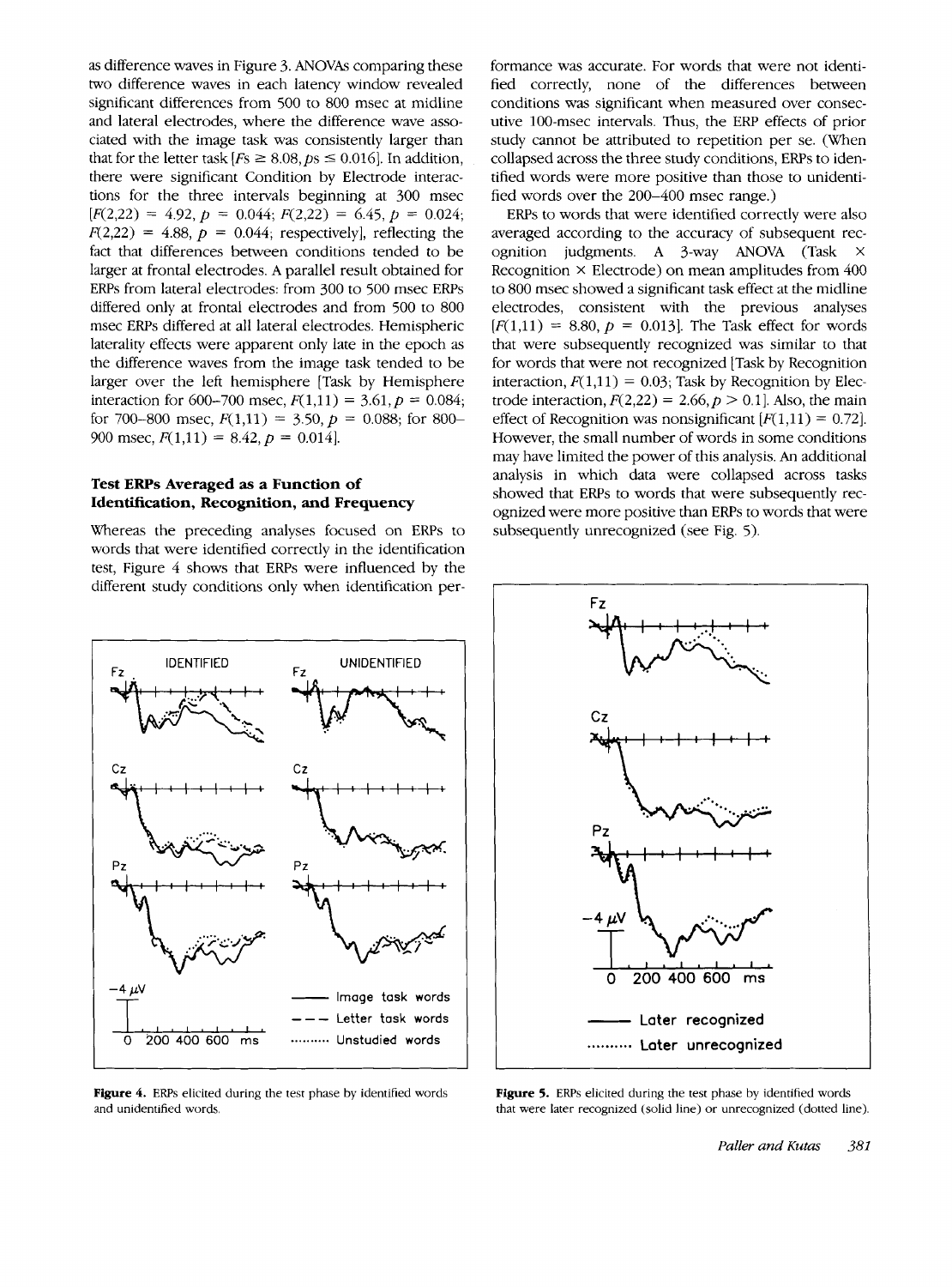ERPs were also averaged separately for the three categories of words grouped on the basis of frequency of usage. To determine whether the effects of prior study on test ERPs were influenced by word frequency (see Fig. 6), mean amplitude measurements were made over the latency ranges within which significant study effects had been found. For the image task, all interactions involving frequency were nonsignificant  $[Fs \leq 1.70]$ . Similarly, for the letter task, all interactions involving frequency were nonsignificant  $[Fs \le 2.05]$ , with the exception of a significant Frequency by Electrode interaction for mean amplitudes over the 400 to *500* msec range  $[F(4,44) = 7.06, p = 0.004]$ , reflecting the fact that frequency reliably influenced the ERPs at frontal midline sites. The absence of significant Priming by Frequency interactions indicates that the ERP repetition effects were not reliably affected by frequency. Likewise, ERPs recorded during the study tasks differed minimally as a function of word frequency.

#### **ERPs Elicited during the Study Phase**

ERPs elicited from the central midline site during the two study tasks are shown in Figure 7A. In general, words in the letter task elicited a larger positivity between 300 and 700 msec than did words in the image task. In further analyses, ERPs were averaged as a function of performance on subsequent identification, recognition, and recall tests. The corresponding ERP differences will be referred to as *Dm* (after Paller, Kutas, & Mayes, 1987). For words from the letter task, these differences were generally nonsignificant and will not be discussed further. ERPs depicted in Figure 7B were averaged on the basis of subsequent performance in the word-identification test, and no significant differences were found  $[F_s \leq 2.69]$ , using mean amplitude measurements from *200-400, 400-600,* and *600-800* msec, following Paller, 1990].

Because recognition performance was influenced by prior identification, two separate analyses of Dm for recognition were conducted. For unidentified words, Dm



for recognition is shown in Figure 7C and measures of

The analysis of Dm for recall was hampered by the small number of recalled words, which precluded a separate analysis of ERPs for identified and unidentified words. When collapsed across these two conditions, ERPs to recalled words nonetheless showed a tendency to be more positive than ERPs to unrecalled words (Fig. 7D). At Cz, for example, the mean amplitude from 600 to 800 msec was  $3.4 \mu V$  for recalled words and  $2.4 \mu V$  for unrecalled words.

## **DISCUSSION**

#### **Isolating ERP Effects Associated with Recollection**

The principal finding of this experiment was that masked words that were named correctly in the identification test elicited ERPs that differed as a function of prior exposure, and that these differences depended on the task in which the words were originally presented. Our interpretations of this ERP finding are predicated on two facts: (1) scores on the explicit memory tests were better for words from the image task, and *(2)* priming, defined as greater identification accuracy for words that had been studied than for words that had not been studied, did not differ between the image task and the letter task.

The recall and recognition results conformed with expectations based on the levels-of-processing literature (e.g., Craik & Tulving, 1975). The visual imagery requirements of the image task presumably engendered encoding processes that were conducive to later recollection.



**Figure** *6.* ERPs elicited during the test phase by identified words divided into three groups on the basis of norms for frequency of usage. ERPs are shown for the central midline electrode only.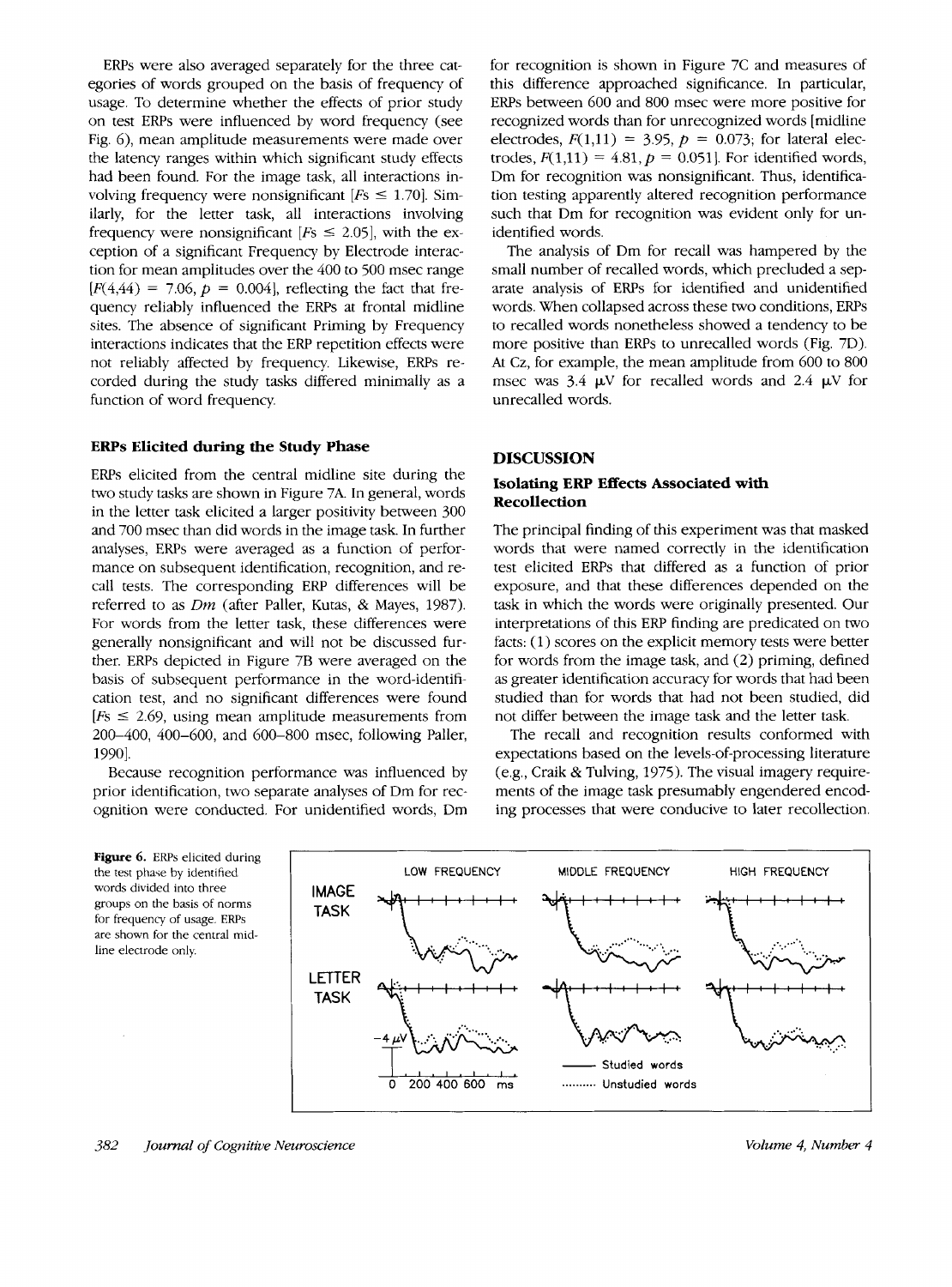

**Figure 7.** ERPs elicited during the study phase and averaged separately as a function of study task and later memory performance. ERPs are shown for the central midline electrode only. **(A)** ERPs from the two study tasks; (B) ERPs to words in the image task, averaged as a function of later identification performance; (C) ERPs to words in the image task that were not identified in the identification test, averaged **as** a function of later recognition performance; (D) ERPs to words in the image task, averaged as a function of later recall performance.

Despite the long retention delay for the recognition test, we assume that recognition memory would have been better for words from the image task than for words from the letter task even at the time of the identification test. Further, we postulate that subjects, while taking the identification test, consciously recollected many of the studied words, especially words from the image task. This recollection was not necessarily the result of deliberate retrieval. Anecdotal evidence from previous experiments suggests that under such conditions, subjects may notice that some words were presented previously (Paller & Mayes, 1992). This spontaneous recollection may not influence identification performance. **A** similar phenomenon has been shown to occur during the stemcompletion rest, without influencing measures of priming (Bowers & Schacter, 1990).

In any event, the design of the present experiment allowed us to compare ERPs between conditions that differed in both recollection and priming, as well as between conditions that differed in recollection but did not differ in priming. **A** subtraction methodology was used to yield separate assessments of ERPs associated with these processes.<sup>1</sup> The procedure resembles finding a solution to two algebraic equations:

Image study effect = 
$$
R_1 + P
$$
 (1)

$$
Letter study effect = R_2 + P \tag{2}
$$

where  $R_1$  represents recollection for words from the image task,  $R_2$  represents recollection for words from the letter task, and *P* represents priming, which is the same for both **tasks.** The **two** study effects are 5hown by the difference waves in Figure 3. We assume that no other factors besides recollection and priming contributed to the study effects. Another difference wave can be obtained by the subtraction of **Eq.** *(2)* from **Eq.** (1):

Image study effect - Letter study effect =  $R_1 - R_2$  (3)

and can be visualized as the shaded area in Figure 3. This effect takes the form of a positive deflection beginning at 250 msec at frontal locations or at 500 msec at other locations, and it has a widespread distribution across the scalp with a predominance at anterior locations and a left-greater-than-right asymmetry. We propose that this difference wave reflects the differential recollection between the **two** tasks, with no contribution from priming. In other words, this ERP can be considered a "recollection template"-hypothetically, this waveform would be elicited by any group of words in proportion to how much those words elicited recollection of the study episode.

By this reasoning, one can inquire about the extent to which the recollection template appears in the letter study effect. Even though the recollection template was formed by taking the difference between the image study effect and the letter study effect, two extreme answers to this question are logically possible: (1) the letter study effect includes a positive potential from 500 to 800 msec, or (2) the letter study effect does not include such a potential. Also, it should be noted that recognition scores for words from the letter study effect were above chance levels. Nevertheless, no portion of the letter study effect (Fig. 2) appears to resemble the recollection template. This outcome suggests that recollective processes may have only been minimally engaged for these words when they were presented during the identification test.

Given that recollection is defined as a subjective experience, the hypothesis that the shaded ERP difference in Figure 3 is associated with recollection cannot be readily accepted but rather should be tested in future experiments. Another possibility, for example, is that the recollection template originated not from recollection itself but from cognitive processes that occurred **as** a consequence of recollection or that for various reasons were correlated with recollection. Nevertheless, we offer this hypothesis as a testable alternative that may function as a guide for future research, which may support or refute its various assumptions.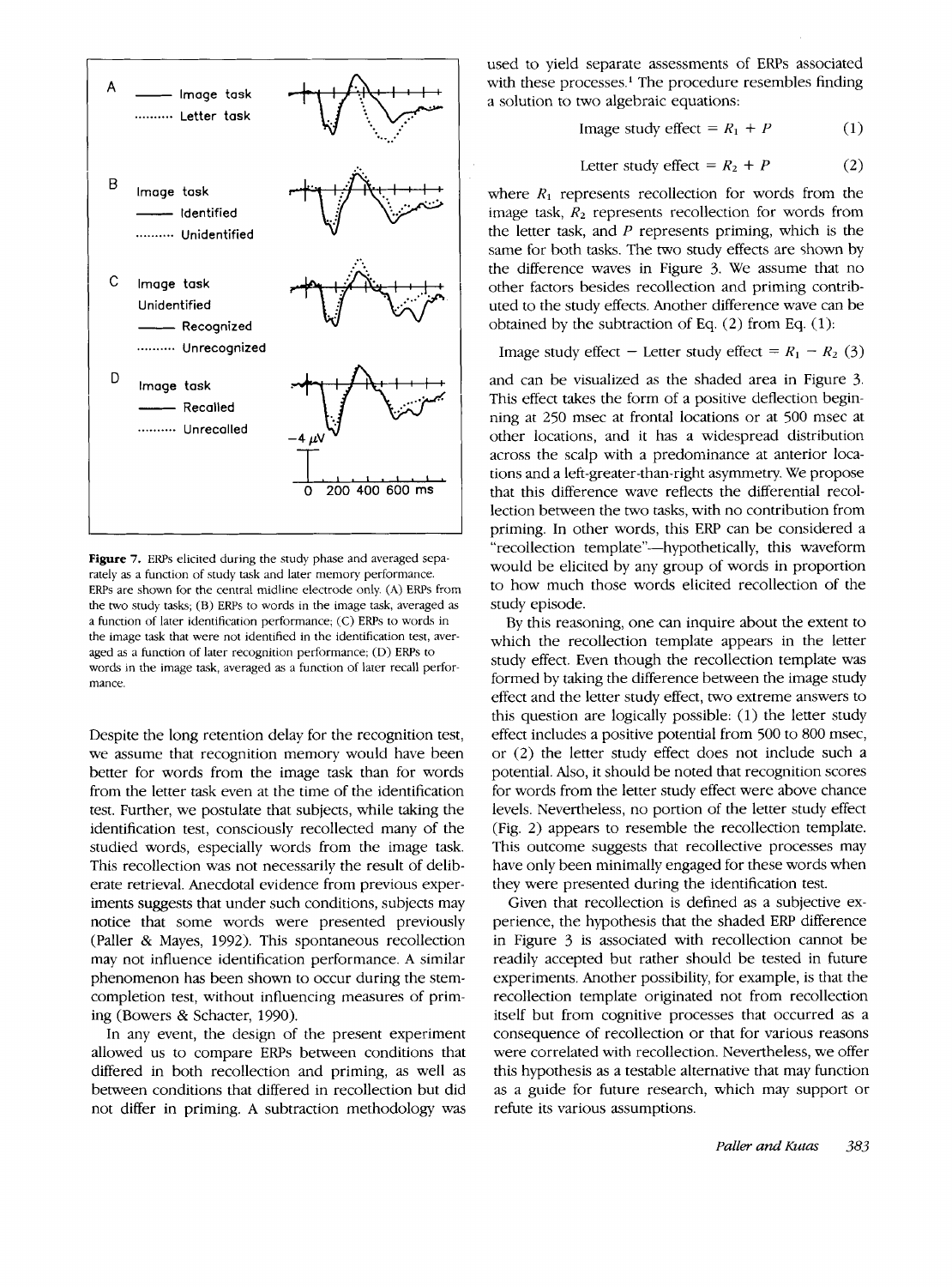#### **Further Issues Pertaining to Priming**

One criticism of the foregoing account would be to question the premise that priming did not differ between the two tasks. Indeed, there was a nonsignificant tendency for identification scores to be greater for words from the image task than for words from the letter task. Previous reports have suggested that effects of study are greater for low-frequency words in many priming tests (e.g., Jacoby & Dallas, 1981; but for an exception see Humphreys, Besner, & Quinlan, 1988). Indeed, word identification did differ as a function of frequency (Table 2), in that a post hoc analysis showed that scores for the two tasks differed significantly for low-frequency words  $[F(1,11) = 10.19, p = 0.009]$ , but not for middle- $[F(1,11) = 0.00]$ , or high-frequency words  $[F(1,11) =$ 1.20]. This could either have been due to a direct influence on priming, or identification performance for some of the low-frequency words may have been influenced by recollection in the following manner. Subjects, although encouraged to guess, still did not make a response on every trial, and may have censored their responses when their confidence in identification was especially low. This tendency may have been greater for unusual or orthographically distinctive words (Hunt & Toth, 1990). Conscious recollection, however, would mitigate against this tendency to a greater extent for words from the image task.

A related counterargument against the criticism that priming differences between the two **tasks** tainted our results also involves word frequency. Priming scores for middle- and high-frequency words did not differ between the two tasks. And yet, the pattern of ERP effects for these two subsets of words (Fig. 6) closely matched that for the entire set of words. Indeed, it is intriguing that the letter study effect for low-frequency words, though not statistically reliable, appeared to include a component in the 500- to 800-msec latency range (which supports the foregoing account attributing the effect of task on identification of low-frequency words to recollection). In any event, the results from the frequency analysis show that the ERP effects in the two tasks were not artifacts of a subtle difference between the priming effects.

Another question remaining is whether some part of the ERP study effect reflects priming. Some early ERP differences due to prior study were evident (see Table *3),* but under the measuring protocols used, most of these differences were not sufficiently reliable to warrant interpretation. Furthermore, none of these effects was maximal at posterior electrodes, as might be expected if early visual processing in the occipital lobe were responsble (cf. Squire et al., 1992; Tulving & Schacter, 1990). Perceptual priming mechanisms may have been operative here but not produced measureable ERP correlates. Alternatively, such effects could have been masked by processing related to deliberate retrieval or

to other priming mechanisms. Repetition-sensitive mechanisms beyond those that contribute to word-identification priming may not be identical for the two study tasks. However, most priming effects appear to remain unchanged under similar manipulations of levels of processing (Richardson-Klavehn & Bjork, 1988). The most parsimonious outcome, therefore, would be for ERP indices of priming to be identical in the two tasks. Accordingly, the ERP difference between *400* and 500 msec is a candidate, as it preceded the recollection template and appeared in both study effects. This deflection was slightly larger over posterior than anterior locations in the letter-unstudied difference wave (Fig. 3), but the latency of this effect is longer than expected for a priming mechanism. Another speculation is that this difference reflects retrieval attempts that are necessary but not sufficient for recollection.<sup>2</sup> These retrieval attempts could have occurred for words from both tasks, but been far more successful for words from the image task.

#### **ERPs and Memory Retrieval**

**As** outlined in the Introduction, some evidence is suggestive of the notion that the processes underlying recognition can be monitored by ERPs elicited during recognition tests. In a progression from the earliest studies (e.g., Sanquist et al., 1980, Rubin & McAdam, 1972; Warren, 1980) there have been repeated demonstrations using both study-test and continuous recognition designs that ERPs to studied words are more positive than ERPs to new words. These findings of *old/new* ERP differences-in concert with parallel observations with nonverbal stimuli such as common objects (Friedman & Sutton, 1987), color patterns (Paller, Roessler, & Mc-Carthy, 1990), and faces (Barrett, Rugg, & Perrett, 1988; Smith & Halgren,  $1987$ )—laid the groundwork for the hypothesis that recollection processes can be indexed via ERPs.

In many recognition studies, however, recollection and the confidence of the recognition decision may have been confounded. That is, the mean confidence level for old items may not have been the same as that for new items. There is good reason to suspect that decision confidence could have influenced the ERPs, given that P3 components are larger when stimuli are more confidently detected (e.g., Hillyard, Squires, Bauer, & Lindsay, 1971; Ruchkin & Sutton, 1978). More direct evidence also exists from ERPs averaged separately according to confidence measures in a recognition paradigm (Paller, Kutas, & Mayes, unpublished findings, see Paller et al., 1987, which emphasized data from the study phase of the same experiment). Subjects viewed a series of old and new words and registered a level of confidence for each recognition decision. Greater positivity was elicited by correctly recognized old words than by unrecognized old words or new words of either category (correct rejections and false alarms), replicating results first re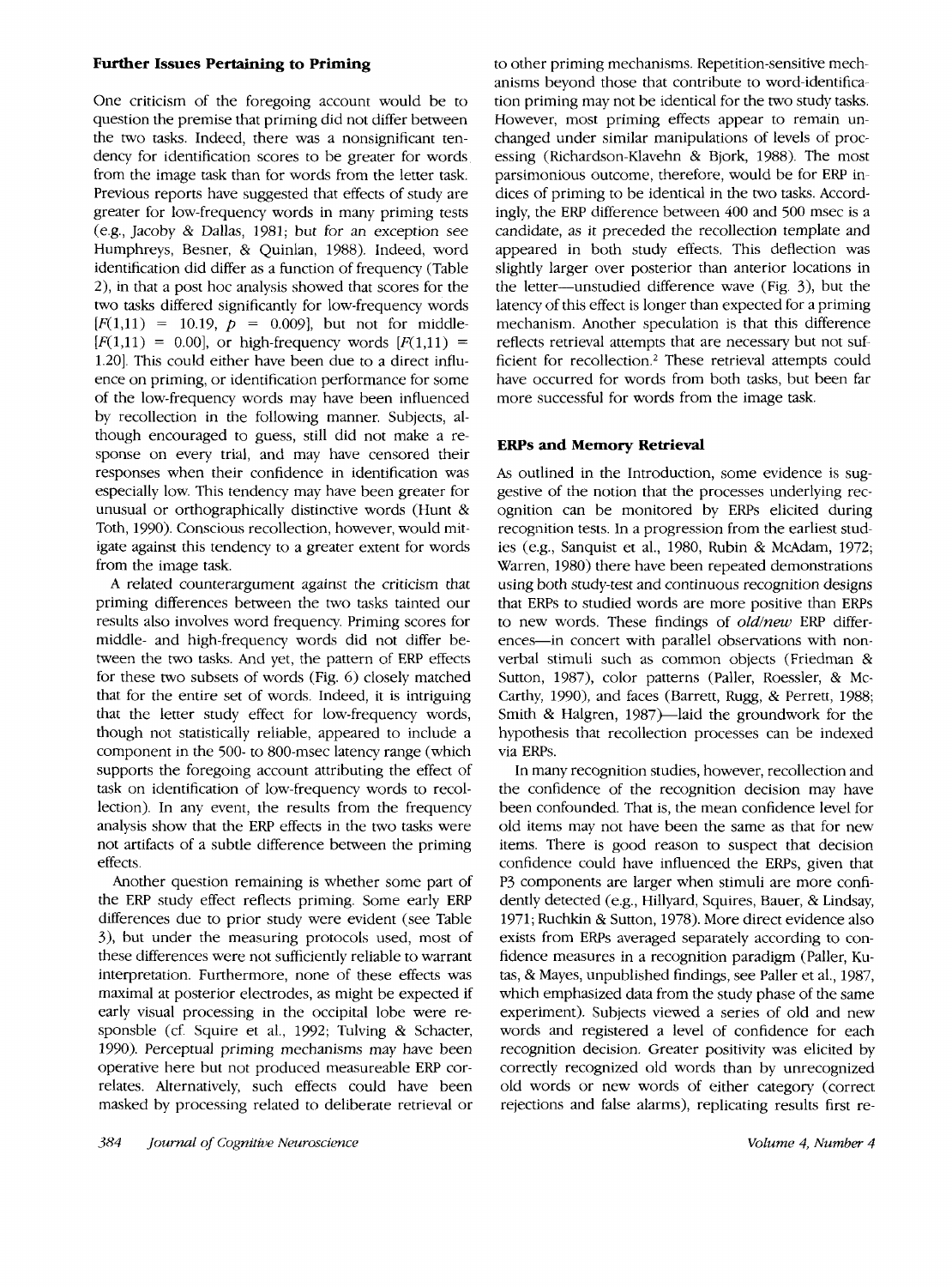ported by Sanquist et al. (1980). Within categories, furthermore, ERPs were more positive for words categorized with high confidence than with low confidence. By extension, any old/new ERP differences would be increased to the extent that responses to old words were made more confidently than responses to new words, which could happen often. Collecting confidence ratings could help in this regard, but the problem is not easily surmounted because subjects may use different criteria for rating confidence for old and new items.

By this reasoning, the ERP difference observed in the present experiment between the image study effect and the letter study effect may reflect higher decision confidence for words from the image task than for words from the letter task. Our design may have minimized the confounding influence of recognition confidence, as recognition was not queried at the time ERPs were recorded, but identification confidence may still be relevant. However, a likely reason why identification responses may have been more confident for words from the image task is that these words tended to be consciously remembered. This explanation then is closely tied to the interpretation given above emphasizing recollection.

Other investigators have also postulated that ERPs are sensitive to recollective processes. In one report, Smith and Halgren (1989) hypothesized that old/new ERP differences in their recognition paradigm reflected contextual retrieval (i.e., recollection), one of two processes postulated to determine recognition judgments. ERPs were elicited from epileptic patients who had undergone unilateral anterior temporal lobectomies and from control subjects during a recognition test in which a set of 10 words appeared repeatedly in a series of lists. ERP differences between repeated and unrepeated words were attenuated in the left anterior temporal lobectomy patients. Across lists, recognition accuracy increased for control subjects as well as for patients, whereas overall recognition scores were slightly lower for patients with left-hemisphere excisions. The authors speculated that these patients were impaired in their ability to take advantage of contextual retrieval and so based their judgments more on other factors (e.g., perceptual fluency).

Another study of ERPs in epileptic patients lends support to some of these conclusions (Rugg, Roberts, Potter, Pickles, & Nagy, 1991). In this study, old/new ERP effects were abnormally small in patients with anterior temporal lobectomies on either the left or the right side.<sup>3</sup> This finding held for words repeated with a lag of six intervening items in a continuous recognition task, but ERPs were normal in a second task in which words repeated immediately while subjects were required to detect nonwords. performance measures from the recognition test were not abnormal in the patients, although the left lobectomy group did show a verbal memory deficit in a paired-associate learning test. These dissociations between memory performance and the ERP effects, in addition to dissociations in normal subjects (Rugg & Nagy,

1989), led Rugg and colleagues to conclude that the processes reflected by the old/new ERP differences were not causally related to the ability to make recognition judgments. Although this conclusion was made with respect to the early portion of old/new ERP differences, it is difficult in practice to perform a well-grounded separation between early and late portions of the effect (possibly identifiable with *N400* and P3 components, respectively). This difficulty arises because the relative contributions of the two effects to the overall ERP difference varies with subject and task parameters, and because the two (or more) effects overlap in time. One possibility for future investigation, however, is that these overlapping effects can be isolated using study-task manipulations as in the present experiment.

In contrast to their account of early old/new ERP differences, Rugg and colleagues have argued that the later portion of these effects do, in fact, reflect processes underlying recognition judgments, but that they reflect *relative familiarity* rather than recollection. In one experiment, for example, injections of the anticholinergic agent scopolamine were found to produce a decrement in recognition performance along with an increase in the old/new ERP differences (Potter, Pickles, Roberts, & Rugg, 1992). The authors suggested that the drug had a detrimental effect on recollection that functioned to increase the extent to which recognition judgments were based on relative familiarity, as indexed by the ERP effect. Along the same lines, evidence from other experiments showed that old/new ERP differences occurred for lowfrequency words but not for high-frequency words (Rugg, 1990; Rugg & Doyle, 1992). The authors proposed that a major portion of this ERP effect reflected the discrepancy between perceived familiarity and expected familiarity (cf. Jacoby & Dallas, 1981; Jacoby & Kelley, 1992; Mandler, 1980), and that this relative familiarity factor was responsible for the recognition advantage for lowfrequency words. An alternative explanation for the ERP results, however, is that recognized low-frequency words tend to engage more recollection.

The ambiguity of these results might be diminished by including a manipulation that *differentially* affected recollection and priming. Such manipulations may also yield insights in related research, such **as** that involving ERP repetition effects for nonwords (e.g., Rugg & Nagy, 1987). **As** another example of this sort of manipulation, a change of presentation modality from study to test generally has robust effects on priming, but small or no effects on recall and recognition (Graf, Shimamura, & Squire, 1985; Jacoby & Dallas, 1981). To the extent that ERP repetition effects reflect priming, they might be expected to be smaller when modality was changed from study to test compared to when modality was held constant. In one experiment, however, similar ERP repetition effects were found both within and between modalities (Domalski, Smith, & Halgren, 1991). Although this design was not ideal due to possible order effects, confounding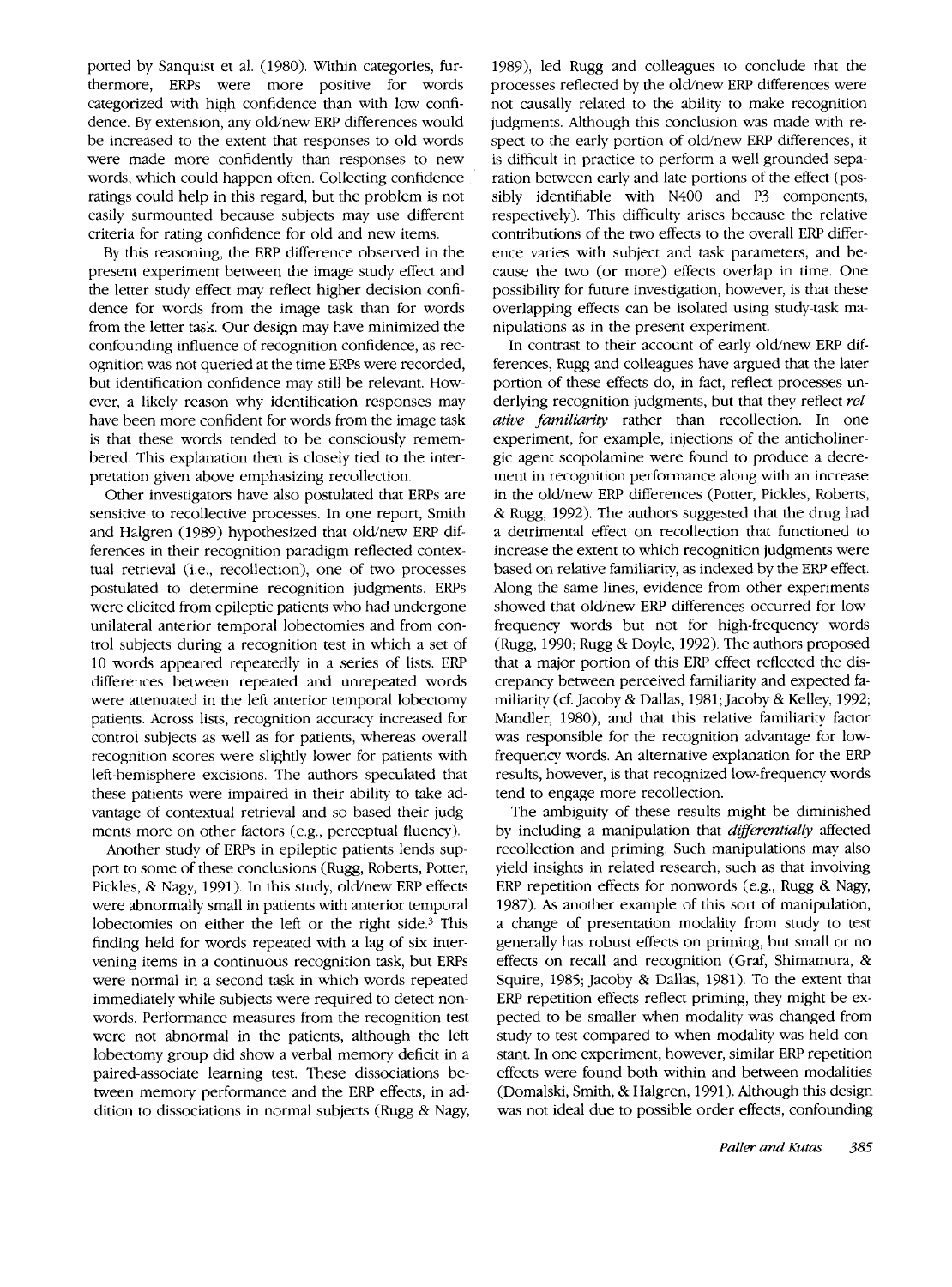physical stimulus differences, and the lack of behavioral measures of priming, the results cast additional doubt on the relative-familiarity account of old/new ERP differences.

**<sup>A</sup>**different experimental procedure that purports to separate the two hypothetical components of recognition memory has recently been used to obtain results in accord with the present findings (Smith, 1992). In this modified recognition procedure (introduced by Tulving, 1985) subjects were instructed to introspect about their own subjective experiences during attempted retrieval and to rate them as to whether they were rich and included details of the learning episode ("remember") or whether they did not include such details but merely the gut-level feeling that an item was old ("know"). This procedure rests on the tenuous assumption that subjects are able to give veridical reports in this regard, but the assumption has received empirical support (e.g., Gardiner, 1988). Smith's (1992) findings were that ERPs associated with "remember" responses were more positive than ERPs associated with "know" responses, and so this ERP difference may be analogous to the recollection template derived from ERPs in the present experiment.

Previous experiments that have examined ERPs as a function of study task manipulations have generally not done so in ways that permitted the critical comparisons to be made (e.g., Bashore, Karis, Fabiani, & Donchin, cited by Donchin, 1981; Bentin & Peled, 1990; Bentin & Moscovitch, 1990; Berman, Friedman, & Cramer, 1990; Rug, Furda, & Lorist, 1988). For example, Bentin and Moscovitch (1990) examined ERPs and priming effects in lexical decision and recognition tests while also varying the number of repetitions and the retention delay. The authors concluded that the ERP repetition effects they found reflected "processes common to both explicit and implicit tests of memory" (p. 351). The experimental manipulations used, however, did not offer a decisive means for dissociating ERP effects related to different types of memory. **A** manipulation that differentially influences two types of memory is needed, along with behavioral measures that confirm these influences.

In sum, the preceding discussion underscores the difficulty of mapping ERPs elicited during recognition paradigms onto the processes underlying recognition performance. Although ERPs may be sensitive to processing underlying recognition, the various decision- and response-related processes complicate this endeavor. Furthermore, it is striking that the literature includes such divergent hypotheses, ascribing similar ERP effects to (1) conscious recollection (e.g., Smith & Halgren, 1989), (2) a relative familiarity factor associated with some types of priming (Potter et al., 1992; Rugg, 1990; Rugg & Doyle, 1992), and *(3)* processes that do not contribute to verbal memory performance (Rugg & Nagy, 1989; Rugg et al., 1991). Clearly a more rigorous procedure for associating ERP effects differentially with recollection and priming is needed. We recommend for this purpose the use of behavioral manipulations that dissociate recollection and priming, of which our study task manipulation is but one example.

# **ERPs and Memory Encoding**

The results from ERPs recorded during the study phase and averaged according to subsequent memory performance replicated and extended previous findings. Numerous studies have shown that ERPs can be predictive of performance on explicit memory tests (eg, Fabiani, Karis, & Donchin, 1986; Friedman, 1990; Münte, Heinze, Scholz, & Kunkel, 1988; Neville et al., 1986; Paller, Mc-Carthy, & Wood, 1988; Sanquist et al., 1980). In general, ERPs to remembered words are more positive than ERPs to forgotten words at latencies of about *400* to 800 msec. This ERP difference (Dm) has been found for recall tests as well as for recognition tests. Evidence of these effects in the present experiment for words studied in the image task is consistent with previous evidence showing Dm in association with semantic but not nonsemantic study tasks (Paller et al., 1987). In one study that included both implicit and explicit memory tests, ERPs differed as a function of later recall, but ERPs did not differ as a function of later stem completion (Paller, 1990). This could suggest that Dm reflects processing that is more important for recollection than for priming (e.g., elaborative processing). The present results from study phase ERPs averaged as a function of later memory replicated this pattern of results; ERPs were predictive of later recall and recognition but did not differ as a function of later word identification. In both studies, however, the priming effects were smaller than the recall and recognition effects when compared to their respective baselines (i.e., estimates of the contribution of guessing). This last observation is inconclusive, but it suggests the possibility that the absence of a significant Dm for priming stems from less sensitivity. Nevertheless, the present pattern of results with word identification adds to the prior evidence from stem completion (Paller, 1990) in supporting the generalization that ERPs tend to be predictive of later performance on explicit memory tests but not implicit memory tests.

# **Relationships to Established ERP Components**

It is of interest to question whether any of our experimental effects can be identified with previously studied ERP components. If any effects can be viewed as specific modulations of one or more known ERP components, it might be possible to derive insights from what is known about these components to interpret the present results. This endeavor, however, is limited by the difficulty of rigorously identifying an ERP component across experimental paradigms that differ in the cognitive operations they engender. Moreover, these components may occur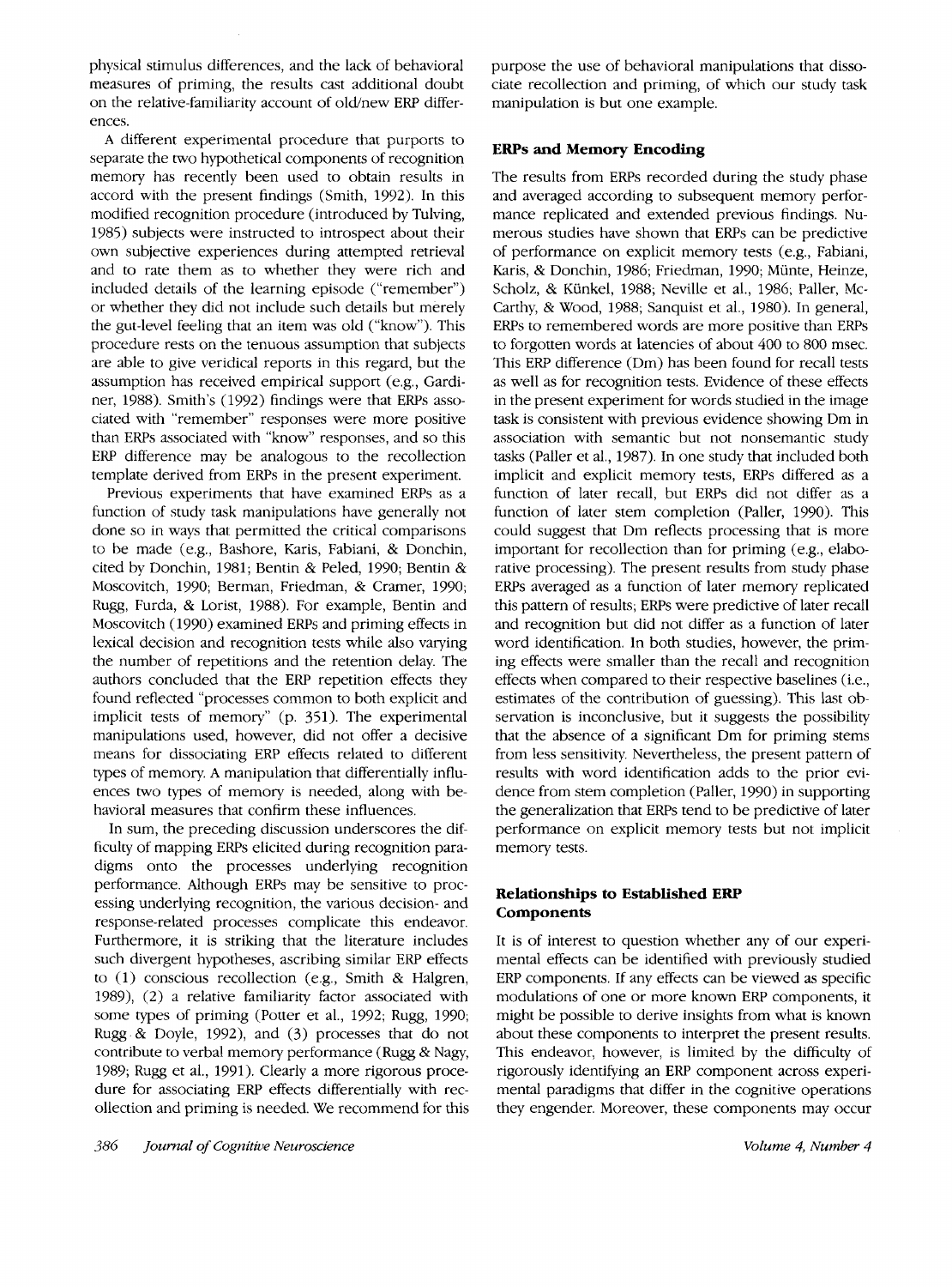in overlapping latency intervals such that identifying them across different paradigms is an ill-founded problem. Whereas it is reasonable to suppose that P3 and *N400* components were elicited by words in the present paradigm, it is difficult to know whether the ERP effects across experimental conditions were due to modulations of particular components without relying on additional manipulations known to effect those components. In the absence of such manipulations, this endeavor is highly speculative (see Bentin & Peled, 1990; Besson, Kutas, & Van Petten, 1992; Friedman, 1990; Paller et al., 1987; Rugg et al., 1988; Van Petten, Kutas, Kluender, Mitchiner, & McIsaac, 1991). Nevertheless, we hold that useful conclusions can be drawn from the present results even though the component identification problem prevents us from knowing the extent to which our effects arose from the modulation of ERP components that have been previously studied.

# **SUMMARY**

**A** study task manipulation was used to dissociate effects of recollection from effects of priming. We hypothesized that ERPs elicited during the word-identification test were sensitive to recollective processes, and that the difference between the respective old/new ERP differences from the two study tasks (shown as the shaded region in Fig. 3) describes the ERP correlate of recollection in this experiment. The suggestion that subjects engaged in recollection during a test in which they were instructed only to attempt to read tachistoscopically presented words can only be based on indirect evidence. Similarly, Squire et al. (1992) hypothesized that in the "priming" condition of their experiment, subjects became aware of the fact that some stems corresponded to previously studied words, and that this awareness was associated with increased blood flow in the hippocampus. The present experiment provided a way to monitor this phenomenon with high temporal resolution. It would be premature to speculate whether the ERPs interpreted as indications of recollection are related to the ERP differences based on later memory performance that were recorded during the study phase. However, the results do show that ERPs are sensitive to the hypothetical processes underlying human memory, both at acquisition and at retrieval, and as such this electrophysiological evidence supplements other evidence derived from behavioral measures to show that recollection and priming reflect different ways in which the brain makes use of learned information.

# **METHODS**

# **Subjects**

**A** group of 12 native English-speaking adults (six men and six women) aged  $19-29$  years (mean = 22) were run in a single experimental session. Each subject completed the Edinburgh Inventory to determine hand preferences for various activities (Oldfield, 1975). Scores ranged from  $0.60$  to  $1.00$  (mean = 0.85) on a scale from  $-1.00$  to 1.00 where 1.00 is the maximum score for right handedness. Thus, all subjects were strongly righthanded, and nine subjects indicated that all of the members of their immediate family were right-handed.

#### **stimuli**

**A** group of 480 concrete nouns were selected as critical words. Each critical word contained *5-8* letters, including no more than two *Es.* These words were classified according to frequency of usage (using the norms of Francis and Kučera, 1982) into the following three groups (with the number of words in each group shown in parentheses):  $low = frequency$  less than 7 occurrences/million (183), *middle* = frequency between 7 and 24 occurrences/million (146), and  $high = frequency$ greater than 24 occurrences/million (151). The critical words were also categorized on the basis of length into the following three groups: five-letter words (201), sixletter words (151), and seven- and eight-letter words (128). Another 296 words were selected for use as fillers in the identification test, foils in the recognition test, and practice words.

Words were presented in upper case letters (vertical visual angle  $= 0.6^{\circ}$ ) in the center of a monitor within a white rectangular frame (4.2° by 1.2°). Proportional spacing was used. During the study phase, the presentation rate was one word every 1500 msec and the stimulus duration was 300 msec. The white rectangle appeared *3*  sec prior to the first word in each list. After the final word in each list, the word "relax" was presented in lower-case blue letters for 6 sec, and then the screen was blanked. In the letter study task, on average, 56 words contained 1 *E,* 10 words contained 2 *Es,* and *54* words contained no *Es.* In the image study task, on average, 63 words represented small objects and 57 words represented large objects, based on size judgments made by the experimenter.

The mask stimulus used during the test phase was constructed to resemble a collage of letter-parts randomly arranged within the rectangular frame. The presentation rate during the test phase was controlled by the experimenter, who waited for EEG artifacts to abate before presenting each item. First the white rectangle appeared for 1500 msec, followed by the mask, which appeared for 50 msec. Next, a word appeared for either *33* or 50 msec followed immediately by the mask, which persisted for 1000 msec, when the screen was blanked.

The recognition test form was constructed by intermixing 240 studied words with 240 foils that had not been presented in any other phase of the experiment. The order of words from the study lists was maintained except that words from the two study tasks were inter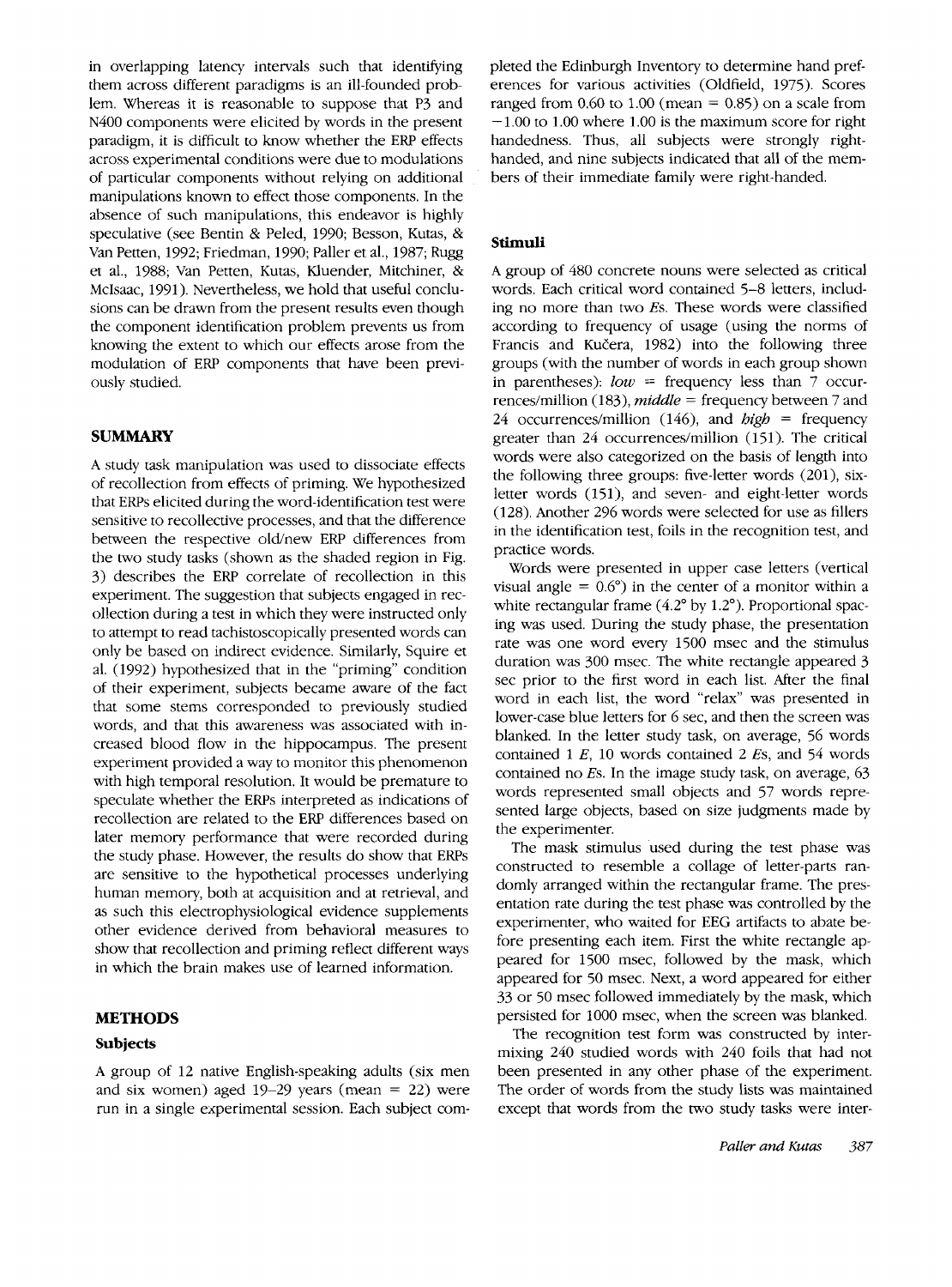mixed. These *480* words were printed in 11 columns on a single sheet of paper.

# **General Procedure**

Subjects were tested individually and all were naive to the experimental objectives. Subjects were told that the goals of the experiment were to measure their brain activity while they read words and created visual images in their mind. This subterfuge served to disguise the incidental learning procedure.

The subject was first led into a sound-attenuating chamber to determine stimulus parameters for the identification test. The subject sat in a comfortable chair at a viewing distance of 100 cm from the video monitor. A list of 28 words that were not presented in any other phase of the experiment was used. These words were presented under masking conditions as described above (except that 100 msec was the initial stimulus onset asynchrony or SOA, the time from the onset of the word until the onset of the mask). The experimenter manipulated the SOA and the intensity of the mask and of the word to determine which parameters would most likely yield threshold-level identification performance. **An** SOA setting for the word and intensity levels for the word and for the mask (high or low) were ultimately selected. These parameters were later altered for six subjects during the initial portion of the experiment to avoid ceiling and floor effects. The final SOA setting was 33 msec for half of the subjects and 50 msec for the other half.

Next, an electrode cap and additional electrodes (as described below) were positioned. To increase the signal-to-noise ratio of the recordings, subjects were instructed to minimize muscle tension, eye movements, and blinking. Also, a period of guided relaxation was included, and additional relaxation periods were interposed when necessary.

Next, subjects were introduced to the two study tasks and practiced each task with a separate list of 9 words that were not shown in any other phase of the experiment. For each task, a card was provided to show how the two response choices mapped onto the left and right buttons. In the *image study task.,* subjects decided whether each object was smaller or larger than the video monitor on which the words were presented (left=smaller, right= larger). Subjects were instructed to visualize each object in its typical size and to imagine whether it would fit within the space occupied by the monitor. Responses were later scored as correct if they agreed with judgments made by the experimenter. In the *letter study task,* subjects decided whether each word contained 1, 2, or no *Es* (left=l, right=O or *2).* Subjects were instructed to read each word silently and to visualize the letters of each word in order to make their decision.

The experiment included four study-test blocks separated by short breaks, and required a total time of 93 min. In each block, 30 words were studied with the image task and another 30 words were studied with the letter task. The order of tasks was switched for each new block and the initial order of tasks was counterbalanced across subjects. The mean time required for the study phase was about 3 min. Across the four blocks, a total of 120 words were studied in each task. However, the particular words used as study words were counterbalanced across subjects such that each word occurred equally often as a study word and as an unstudied word, and furthermore, each word occurred equally often in the image task and in the letter task.

Within 30 sec of the end of the study phase, the test phase began. In the identification test, 60 unstudied words were mixed with 60 words that had just been studied. Words from the image study list alternated with words from the letter study list. Furthermore, a pseudorandom order was used such that words in the first half of the study lists occurred in the first half of the test phase. All subjects were shown the same words in the same order in lists of 60. Each list began with a filler word. Subjects were encouraged to guess in this test, **as**  they were advised that people sometimes see a word without realizing that they saw it. Thus, subjects were asked to give as a response any word that happened to come to mind, or to say "I don't know" if no word came to mind. Subjects were also advised that some of the words in the test would be the same as words shown earlier, but that their task was simply to read what they saw and to make their response immediately when the screen went blank (i.e., 1000 msec after word onset). Responses were delayed in this manner to minimize speech-related artifacts in the recordings. The experimenter monitored the subject's verbal responses (which were amplified via a microphone suspended from the ceiling of the chamber) and scored each response using a printed sheet that listed each word. The mean time required for the test phase was 16 min.

Two explicit memory tests were administered after the fourth block. For the free recall test, the subject was given a blank sheet of paper and a pen and asked to produce words from either of the two study tasks. The mean time for the free recall test was 10 min. In the subsequent recognition test, the subject was given the appropriate form and a highlighter and instructed to mark each word that had been presented in the study phase. The mean time for the recognition test was 11 min.

#### **Electrophysiological Recordings**

Tin electrodes embedded in an elastic cap were used to make recordings from 13 scalp locations of the International 10-20 System (Jasper, 1958): namely, the midline frontal **(Fz),** central (Cz), and parietal (Pz) sites and lateral pairs at frontal (F3/F4), central (C3/C4), parietal (P3/ P4), posterior temporal (T5/T6), and occipital (01/02)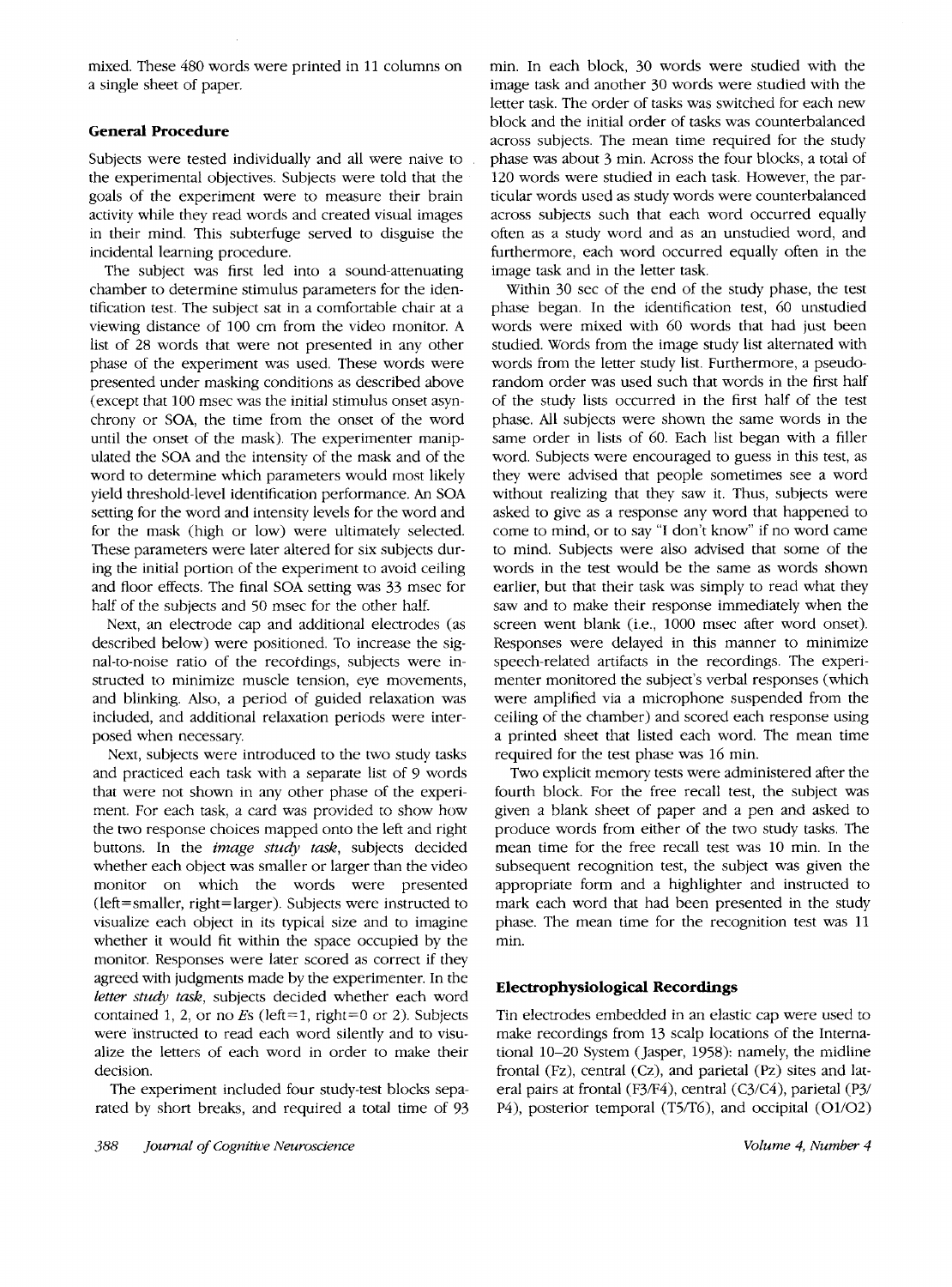sites. An electrode over the mastoid process was used as the reference (the right side for half of the subjects and the left side for the remaining subjects). The reference for all subjects was later changed to the numerical average of left and right mastoid recordings (by subtracting one-half of the ERP recorded between the two mastoids from each ERP). Recordings between electrodes placed lateral to each eye monitored horizontal eye movements. Recordings between an electrode below the right eye and the reference monitored vertical eye movements and blinks. These electrooculographic recordings were used to eliminate artifactually contaminated trials, which amounted to roughly 12% of the total number of trials.

The electrical activity, amplified with a bandpass of 0.1-100 Hz, was digitized at a rate of 4 msec/sample and written to magnetic tape. ERPs were computed for epochs extending from 100 msec before word onset to *924*  msec after word onset. Mean amplitude measurements were made over designated latency ranges relative to the baseline amplitude during the 100 msec prior to word onset. These measurements were submitted to repeatedmeasures ANOVAS, with Geisser-Greenhouse corrections applied. The Tukey Test was used for all post hoc comparisons.

#### **Acknowledgments**

This research was supported by grants from NICHD (HD22614) and NIA (AG08313) to Marta Kutas. Ken Paller received partial support as a visiting scholar from the McDonnell-Pew Institute for Cognitive Neuroscience at San Diego. We thank Mireille Besson, Marcia Grabowecky, Ron Mangun, Mick Rugg, Michael Smith, Jill Weckerly, and an anonymous reviewer for suggesting improvements in the manuscript; Ron Ohst for technical and programming assistance; and Larry Squire for advice and encouragement.

#### **Notes**

1. This procedure can be conceived of as a variation of the subtraction methodology advocated by Jacoby and Kelley (1992), with the following differences. (1) Their procedure attempts to disentangle recollection and familiarity, two independent bases for making recognition judgments, by using a testing condition in which the two bases are put into opposition. In the present procedure, the study effects are thought to derive from a recollection factor and a priming factor, which apply to additive ERP effects, not recognition probabilities. *(2)*  The factors are not put into opposition because our interest is in measuring the underlying neural processes, not just the behavioral responses. The opposition manipulation does not change recollection itself; it changes which behavioral response follows recollection. (3) Familiarity, in the formulation advocated by Jacoby and Kelley, is regarded as an automatic attribution resulting from cues such as fluent processing. Similarly, recollection can be seen as a construction based on inferences. We agree with the gist of this view but prefer to use the term *priming* in our equations rather than the term *familiarity.*  Amnesic patients can demonstrate normal priming effects for material that fails to evoke the subjective experience of familiarity, and further, they appear to be able to use fluency to make normal attributions in other realms (Paller et al., 1991).

Thus, familiarity is not a necessary consequence of fluency alone.

*2.* We thank Michael Smith for suggesting this alternative.

3. The reason why Smith and Halgren (1989) found differences only in their right lobectomy group but Rugg et al. (1991) found differences in both right and left lobectomy groups is unclear, but it could reflect differences between the studies in subject selection or in task parameters.

Reprint requests should be sent to Ken Paller, Center for Functional Imaging, Lawrence Berkeley Laboratory, 1 Cyclotron Road (Mail Stop 55-121), Berkeley, *CA* 94720, U.S.A.

# **REFERENCES**

- Barrett, **S.** E., Rugg, M. D., & Perrett, D. I. (1988). Event-related potentials and the matching of familiar and unfamiliar faces. *Neuropsychologia,* 26, 105-117.
- dices of implicit memory performance. *Bulletin of the Psychonomic Society,* 28,346-352. Bentin, **S.,** & Moscovitch, M. (1990). Psychophysiological in-
- related factors to ERP repetition effects at short and long lags. *Memory* & *Cognition,* 18, 359-366. Bentin, **S.,** & Peled, B.-S. (1990). The contribution of task-
- Berman, **S.,** Friedman, D., & Cramer, M. (1990). A developmental study of event-related potentials during explicit and implicit memory. *International Journal of Psychopbysiol-***O~Y,** 10, 191-197.
- Besson, M., Kutas, M., & Van Petten, C. (1992). **An** event-related potential (ERP) analysis of semantic congruity and repetition effects in sentences. *Journal of Cognitive Neuroscience,* 4, 132-149.
- Bowers, J. **S.,** & Schacter, D. L. (1990). Implicit memory and test awareness. *Journal of Experimental Psychology: Learning, Memory, and Cognition,* 16,404-416.
- (1985). The perceptual priming phenomenon in amnesia. *Neuropsychologia,* 23,615-622. Cermak, L. **S.,** Talbot, N., Chandler, K., & Wolbarst, L. R.
- Craik, F. I. M., & Tulving, E. (1975). Depth of processing and the retention of words in episodic memory. *Journal of Experimental Psychology,* 104, 268-294.
- Domalski, P., Smith, M. E., & Halgren, E. (1991). Cross-modal repetition effects on the N4. *Psychological Science,* 2, 173- 178.
- Donchin, E. (1981). Surprise! . . . surprise. *Psychopbysiology,*  18,493-513.
- Fabiani, M., Karis, D., & Donchin, E. (1986). P300 and recall in an incidental memory paradigm. *Psychopbysiology, 23,*  298-308.
- Feustel, T. C., Shiffrin, R. M., & Salasoo, A. (1983). Episodic and lexical contributions to the repetition effect in word identification. *Journal of Experimental Psychology: General,* 112, 309-346.
- Francis, W. N., & Kučera, H. (1982). *Frequency analysis of English usage: Lexicon and grammar. Boston, MA: Hough*ton Mifflin.
- Friedman, D. (1990). ERPS during continuous recognition memory for words. *Biological Psychology,* 30, 61-87.
- Friedman, D., & Sutton, S. (1987). Event-related potentials during continuous recognition memory. *Electroencephalog*raphy and Clinical Neurophysiology, Supplement 40, 316-321.
- perience. *Memory* & *Cognition,* 16, 309-313. Gardiner, J. M. (1988). Functional aspects of recollective ex-
- Glass, **A.** L., & Butters, N. (1985). The effects of associations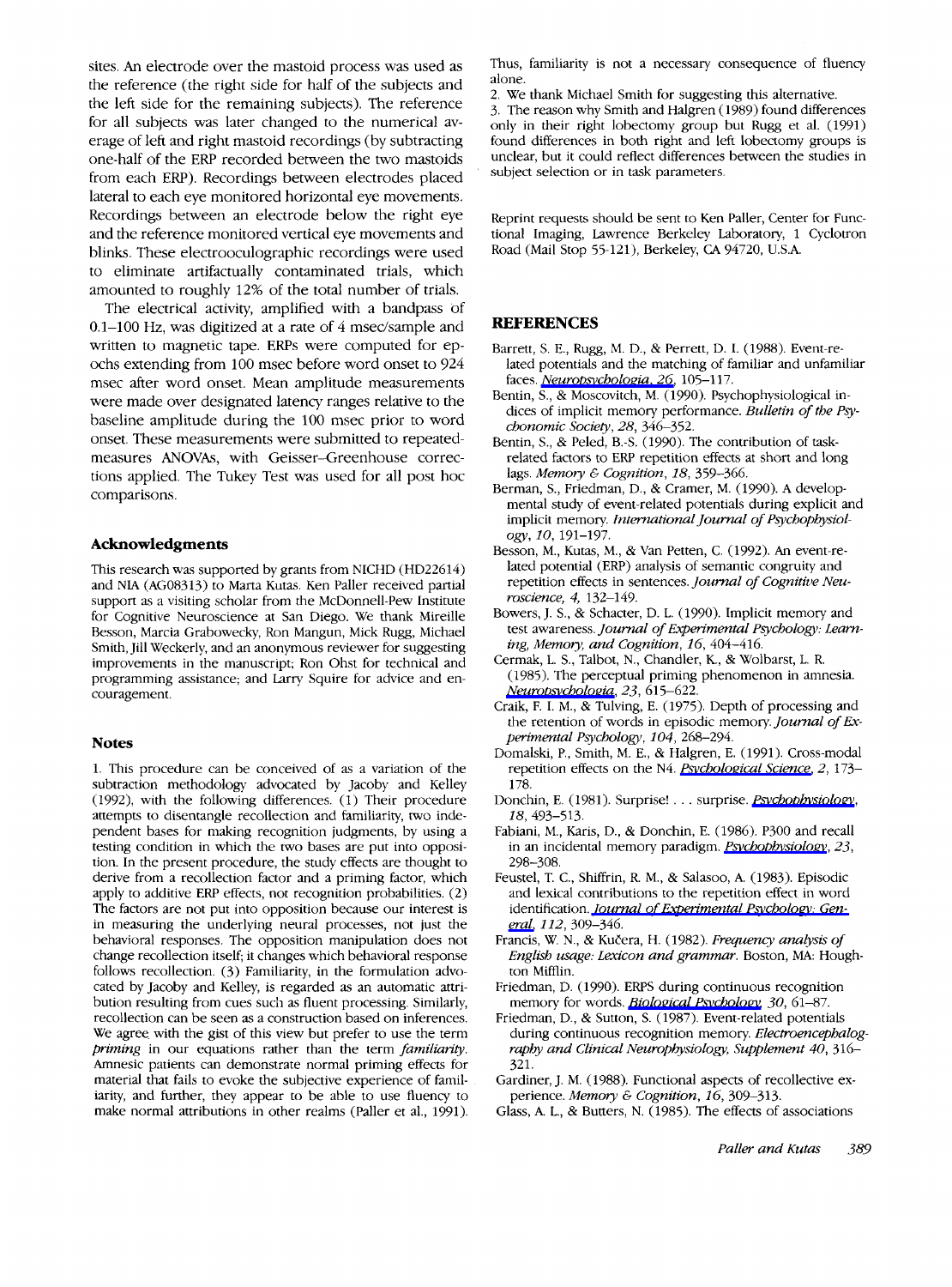and expectations on lexical decision making in normals, alcoholics, and alcoholic Korsakoff patients. *Brain and Cognition, 4,* 465-476.

Graf, P., Mandler, G., & Haden, P. (1982). Simulating amnesic symptoms in normal subjects. *Science,* 218, 1243-1244.

Graf, P., Shimamura, A. P., & Squire, L. R. (1985). Priming across modalities and priming across category levels: Extending the domain of preserved function in amnesia. *Journal of Experimental Psychology: Learning, Memory, and Cognition, I I,* 385-395.

Graf, P., Squire, L. R., & Mandler, G. (1984). The information that amnesic patients do not forget. *Journal of Experimental Psychology: Learning, Memoy, and Cognition, 10,* 164- 178.

Haist, F., Musen, G., & Squire, L. R. (1991). Intact priming of words and nonwords in amnesia. *Psychobiology, 19,* 275- 285.

Hillyard, S. A,, & Kutas, M. (1983). Electrophysiology of cognitive processing. *Annual Review of Psychology, 34,* 33-61.

Hillyard, *S.* A,, & Picton, T. W. (1987) Electrophysiology of cognition. In F. Plum (Ed.), *Handbook of physiology: The nervous system* (Vol. V, Part 2, pp. 519-584). Bethesda, MD: American Physiological Society.

(1971). Evoked potential correlates of auditory signal detection. *Science*, 172, 1357-1360. Hillyard, S. A,, Squires, K. C., Bauer, J. W., & Lindsay, P. H.

Humphreys, G. W., Besner, D., & Quinlan, P. T. (1988). Event perception and the word repetition effect. *Journal of Experimentul Psycbology: Generul, I1 7,* 51-67.

Hunt, R. R., & Toth, J. P. (1990). Perceptual identification, fragment completion, and free recall: Concepts and data. *Journu1 of Experimental Psychology: Learning, Memory, and*  Cognition, 16, 282-290.

Jacoby, L. L. (1983). Perceptual enhancement: Persistent effects of an experience. *Journal of Experimental Psychology: Learning, Memory, and Cognition, 9,* 21-38.

Jacoby, L. L., & Dallas, M. (1781). On the relationship between autobiographical memory and perceptual learning. *Journal of Experimental Psychology: General, 110,* 306-340.

Jacoby, L. L., & Kelley, C. (1992). Unconscious influences of memory: Dissociations and automaticity. In **A.** D. Milner and M. D. Rugg (Eds.), *The neuropsychology of consciousnes* (pp. 201-233). San Diego: Academic Press.

Jacoby, L. L., & Witherspoon, D. (1782). Remembering without awareness. *Canadian Journal of Psychology,* 32, 300-324.

Jasper, H. H. (1958). Report to the committee on methods of clinical examination in electroencephalography. Appendix: The ten-twenty system of the International Federation. *Electroencephalography and Clinical Neurophysiology, 10,*  371-375.

Johnson, R., Jr. (1986). A triarchic model of P300 amplitude. *Psychophysiology,* 23, 367-384.

Johnson, R., Jr., Pfefferbaum, A,, & Kopell, B. S. (1985). P300 and long-term memory: Latency predicts recognition performance. *Psychophysiology,* 22, 497-507.

Karis, D., Fabiani, M., & Donchin, E. (1984). "P300" and memory: Individual differences in the von Restorff effect. *Cognitive Psychology, 16,* 177-216.

Kutas, M. (1988). Review of event-related potential studies of memory. In M. S. Gazzaniga (Ed.), *Perspectives in memory research* (pp. 181-218). Cambridge, MA: MIT Press.

Kutas, M., & Van Petten, C. (1988). Event-related brain potential studies of language. In P. K. Ackles, J. R. Jennings, and M. G. H. Coles (Eds.), *Advances in psychophysiology* (Vol. 3, pp. 139-187). Greenwich, CT: JAI Press.

occurrence. *Psychological Review*, 87, 252-271. Mandler, G. (1980). Recognizing: The judgment of previous

Mandler, G. (1991). Your face looks familiar but I can't re-

member your name: **A** review of dual process theory. In W. E. Hockley & S. Lewandowsky (Eds.), *Relating theoy and data: Essays on human memory in honor of Bennet B. Murdock* (pp. 207-225). Hillsdale, NJ: Lawrence Erlbaum.

Mandler, G., Goodman, G. O., & Wilkes-Gibbs, D. (1982). The word frequency paradox in recognition. *Memory C Cognition, 10,* 33-42.

Moscovitch, M. (1985). Memory from infancy to old age: Implications for theories of normal and pathological memory. *Annuls of the New York Academy of Sciences, 444,* 78-76.

Münte, T. F., Heinze, H.-J., Scholz, M., & Künkel, H. (1988). Effects of a cholinergic nootropic (WEB 1881 FU) on eventrelated potentials recorded in incidental and intentional memory **tasks.** *Neuropsychobiology, 19,* 158-168.

morphemic structure. *Journal of Eaperimental Psychology,*  Murrell, G. **A,,** & Morton, J. (1974). Word recognition and 102,963-968.

Neville, H., Kutas, M., Chesney, G., & Schmidt, A. L. (1986). Event-related brain potentials during initial encoding and recognition memory of congruous and incongruous words. *Journal of Memory and Language,* 25, 75-92.

Recognition and surprise alter the human visual evoked response. *Proceedings of the National Academy of Sciences,*  Neville, H., Snyder, E., Woods, D., & Galambos, R. (1982). *U.S.A., 79,* 2121-2123.

Oldfield, R. C. (1975). The assessment and analysis of handedness: The Edinburgh Inventory. *Neuropsychologia, 9,* 97- 113.

Paller, K. A. <sup>(1990).</sup> Recall and stem-completion priming have different electrophysiological correlates and are modified differentially by directed forgetting. *Journal of Experimental Psychology: Learning, Memory, and Cognition, IG,*  1021-1032.

Paller, K. A,, Kutas, M., & Mayes, A. R. (1987). Neural correlates of encoding in an incidental learning paradigm. *Electroencephalography and Clinical Neurophysiology* ,67, 360-371.

Paller, K. A., & Mayes, A. R. (1992). New-association priming of word identification in normal and amnesic subjects. *Journal of Clinical and Experimental Neuropsychology, 14,*  104.

Paller, K. **A,,** Mayes, A. R., McDermott, M., Pickering, A. D., & Meudell, P. R. (1991). Indirect measures of memory in a duration-judgement task are normal in amnesic patients. *Neuropsychologia, 29, 1007-1018.* 

Roberts, J., & Meudell, P. R. (1992). Priming of face matching in amnesia. *Brain and Cognition,* 18, 46-59. Paller, K. A,, Mayes, A. R., Thompson, K. M., Young, A. W.,

recorded from the scalp and from the hippocampus in humans performing a visual recognition memory test. *Journal of Clinical and Experimental Neuropsychology,* 12, 401. Paller, K. A,, Roessler, E., & McCarthy, G. (1990). Potentials

Paller, K. A,, McCarthy, G., & Wood, C. C. (1988). ERPs predictive of subsequent recall and recognition performance. *Biological Psychology, 26,* 269-276.

(1792). The effects of scopolamine on event-related potentials in a continuous recognition memory task. *Psychopbysiology, 29,* 29-37. Potter, D. D., Pickles, C. D., Roberts, R. C., & Rugg, M. D.

Pritchard, W. S. (1981). Psychophysiology of P300: A review. *Psychological Bulletin, 89,* 506-540.

Richardson-Klavehn, A,, & Bjork, R. A. (1988). Measures of memory. *Annual Review of Psychology, 39,* 475-543.

Roediger, H. L. (1990). Implicit memory: Retention without remembering. American Psychologist, 45, 1043-1056.

Rubin, E. H., & McAdam, D. W. (1972). Slow potential con-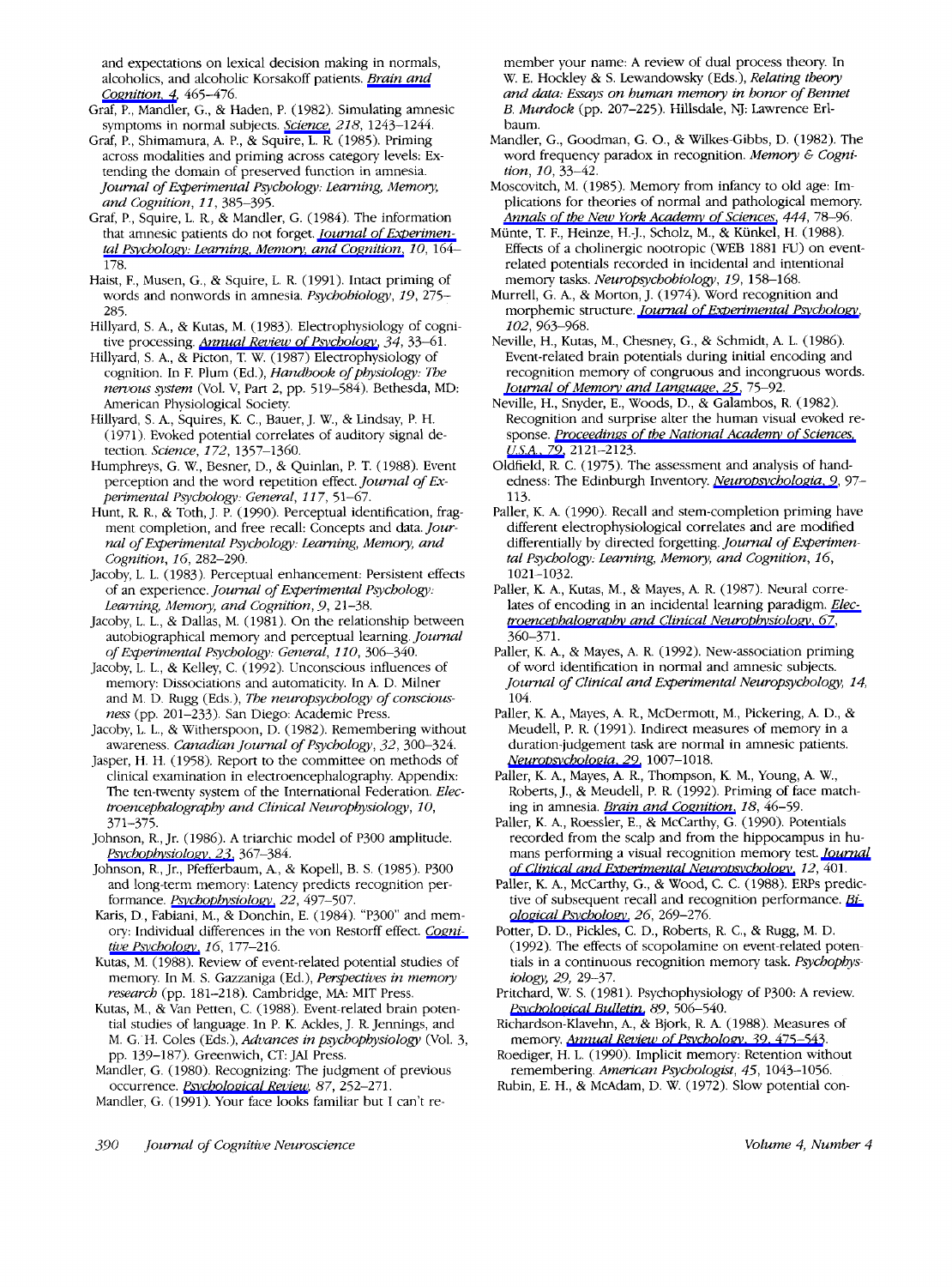comitants of the retrieval process. *Electroencephalography and Clinical Neurophysiology, 32,* 84-86.

Ruchkin, D. E., & Sutton, S. (1978). Emitted P300 potentials and temporal uncertainty. *Electroencephalography and Clinical Neurophysiology, 45,* 268-277.

Rug, M. D. (1990). Event-related brain potentials dissociate repetition effects of high- and low-frequency words. *Memory G Cognition, 18,* 367-379.

Rugg, M. D., & Doyle, M. C. (1992). Event-related potentials and recognition memory for low- and high-frequency words. *Journal of Cognitive Neuroscience, 4,* 69-79.

on the modulation of event-related potentials by word repetition. *Psychophysiology, 25,* 55-63. Rugg, M. D., Furda, J., & Lorist, M. (1988). The effects of task

non-word repetition effects: Evidence from event-related potentials. *Memory and Cognition, 15,* 473-481. Rugg, M. D., & Nagy, M. E. (1987). Lexical contribution to

Rugg, M. D., & Nagy, M. E. (1989). Event-related potentials and recognition memory for words. *Electroencephalography and Clinical Neurophysiology, 72,* 395-406.

Nagy, M. E. (1991). Event-related potentials related to recognition memory: Effects of unilateral temporal lobectomy and temporal lobe epilepsy. *Brain, 114,* 2313-2332. Rugg, M. D., Roberts, R. C., Potter, D. D., Pickles, C. D., &

Salasoo, A., Shiffrin, R. M., & Feustel, T. C. (1985). Building permanent memory codes: Codification and repetition effects in word identification. *Journal of Experimental Psychology: General, 114,* 50-77.

D. B. (1980). Electrocortical signs of levels of processing: Perceptual analysis and recognition memory. *Psychophysiol-*Sanquist, T. F., Rohrbaugh, J. W., Syndulko, K., & Lindsley, *OD, 17,* 568-576.

Schacter, D. L. (1987). Implicit memory: History and current status. *Journal of Experimental Psychology: Learning, Mmoy, and Cognition, 33,* 501-518.

(1991). Preserved priming of novel objects in patients with memory disorders. *Journal of Cognitive Neuroscience, 3,*  Schacter, D. L., Cooper, L. **A,,** Tharan, M., & Rubens, **A.** B. 118-131.

Shimamura, **A.** P. (1986). Priming effects in amnesia: Evidence for a dissociable memory function. *Quarterly Journal oj Experimental Psychology, 38A,* 619-644.

Shimamura, **A.** P., & Squire, L. R. (1984). Paired-associate learning and priming effects in amnesia: **A** neuropsychological study. *Journal of Experimental Psychology: General, 113,* 556-570.

Smith, *M.* E. (1992). Neurophysiological manifestations of recollective experience during recognition memory judgments. *Journal of Cognitive Neuroscience,* in press.

Smith, M. E., & Halgren, E. (1987). Event-related potentials elicited by familiar and unfamiliar faces. *Electroencephalography and Clinical Neurophysiology, Supplement, 40,* 422- 426.

Smith, M. E., & Halgren, E. (1989). Dissociation of recognition memory components following temporal lobe lesions. *Journal of Experimental Psychology: Learning, Mmory, and Cognition, 15,* 50-60.

Squire, L. R. (1986). Mechanisms of memory. *Science, 232,*  1612-1619.

Squire, L. R., Ojemann, J. G., Miezin, F. M., Petersen, S. E., Videen, T. O., & Raichle, M. E. (1992). Activation of the hippocampus in normal humans: **A** functional anatomical study of memory. *Proceedings of the National Academy of Sciences, U.S.A., 89,* 1837-1841.

Tulving, E. (1985). Memory and consciousness. *Canadian Psychology, 26,* 1-12.

Tulving, E., & Schacter, D. L. (1990). Priming and human memory systems. *Science, 247,* 301-306.

Van Petten, C., Kutas, M., Kluender, R., Mitchiner, M., & Mc-Isaac, H. (1991). Fractionating the word repetition effect with event-related potentials. *Journal of Cognitive Neuroscience, 3,* 131-150.

Verleger, R. (1988). Event-related potentials and cognition: **A**  critique of the context updating hypothesis and an alternative interpretation of P3. *Behavioral and Brain Sciences, 11,* 343-427.

Warren, L. R. (1980). Evoked potential correlates of recognition memory. *Biological Psychology, 11,* 21-35.

Warrington, E. K., & Weiskrantz, L. (1968). New method of testing long-term retention with special reference to amnesic patients. *Nature (London)*, 217, 972-974.

Warrington, E. K., & Weiskrantz, L. (1970). The amnesic syndrome: Consolidation or retrieval? *Nature (London), 228,*  628-630.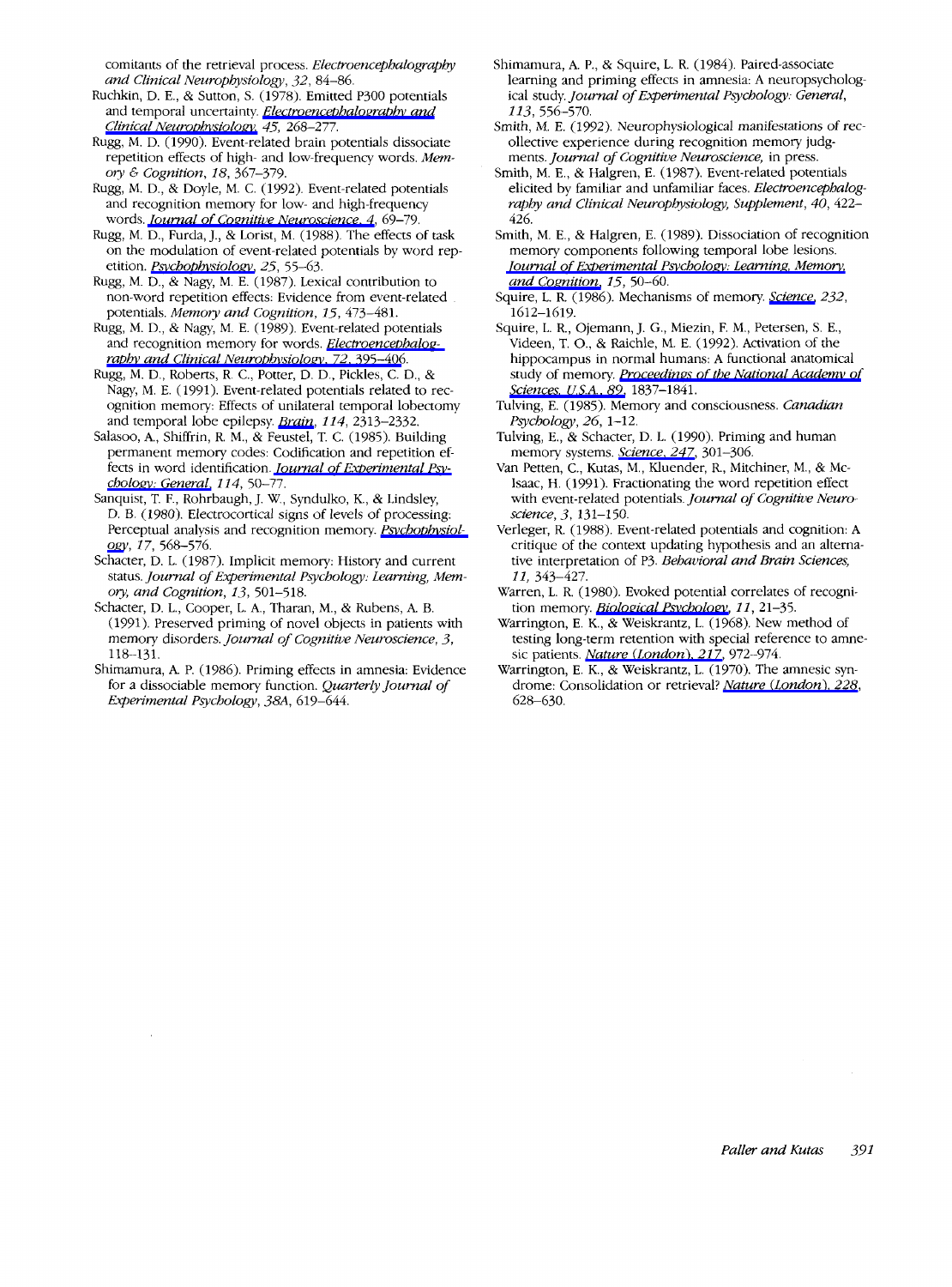**Erratum:** This is a reprint of figure **2** from Marcia **K.** Johnson's article, "MEM: Mechanisms of Recollection", that appeared in the *Journal of Cognitive Neuroscience, 43.*  Because of a printing error the shaded cones did not reproduce. Here is the corrected version.

**Figure** *2.* Schematic representation of reflective component processes in MEM and their consequences. Agendas (shaded cone) recruit processes that activate, sustain, and strengthen both item and relational information.